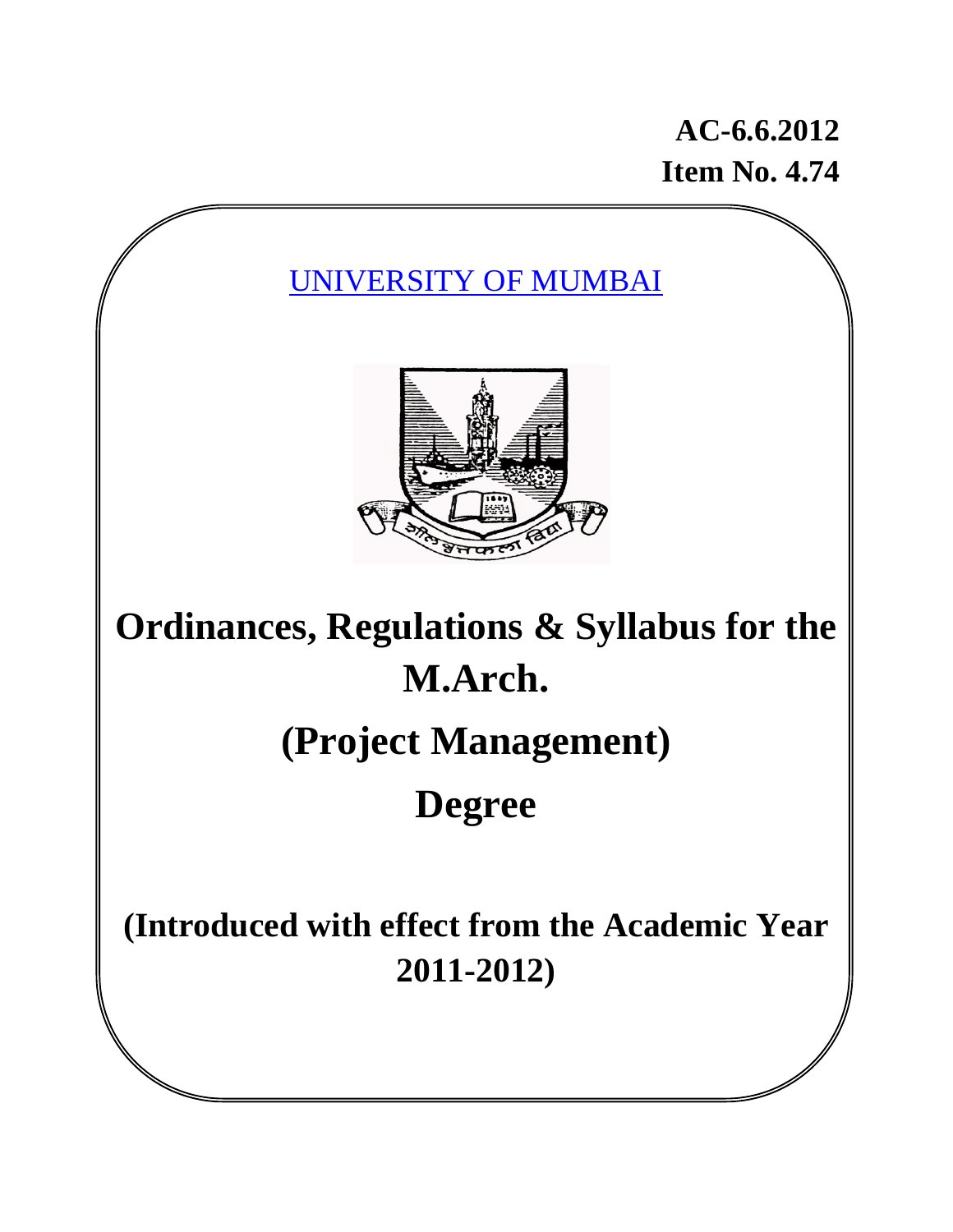# **Master of Architecture Degree in Project Management**

# **Preamble**

It is proposed to offer a regular M.Arch. post graduate course in Project Management of four semesters duration open to students with B.Arch. / G.D. Arch/ B.E. (Civil) recognized qualification. This course is designed to enhance the skills of architects, Engineers and others interested or involved in the ProjectManagement. The course will commence from academic year 2009

Main Themes of this course are as follows:-

- Principles of Management with Advanced Research Techniques
- Contract Regulation & Procedure
- Project Monitoring & Scheduling
- Human resources Management

Objectives of M.Arch (Project Management) course are as follows :-

- 1. To attain the fundamental understating of large –scale projects.
- 2. To study vital and sustainable Project Management concepts and programme..
- 3. To develop successful strategies for the implementation of Project Management Techniques.
- 4. To judge the performance of projects and process.
- 5. To work successfully with community, public, private institution and individuals.
- 6. To develop research skills and enhance knowledge in the field in innovative ways.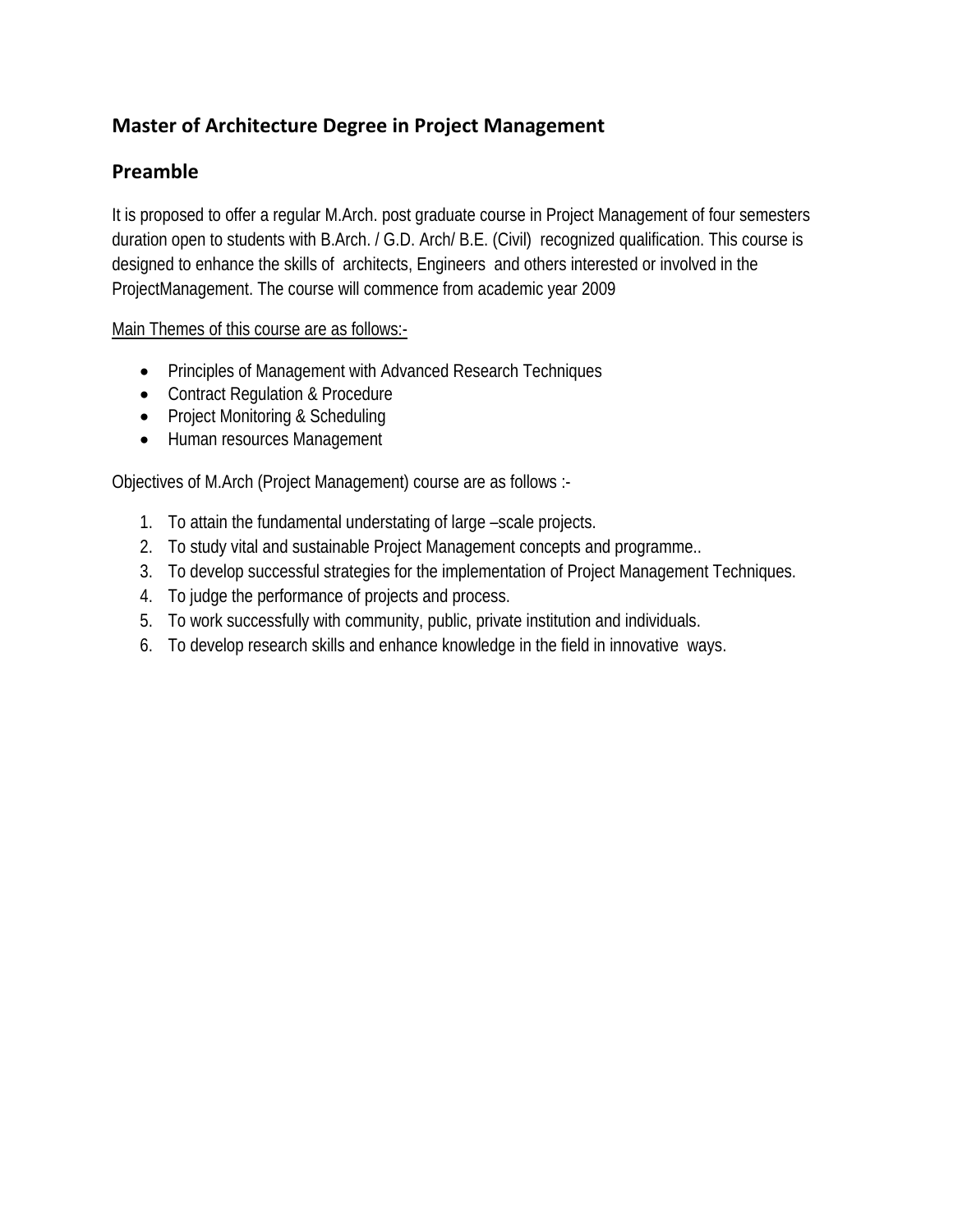#### **Ordinances, Regulations and syllabus for the Masters Degree in Architecture (Project Management)**

- 0. A candidate for being eligible for admission to First Semester of Masters Degree in Architecture (Project Management) must be a graduate who has completed B. Arch./ G.D Arch / B.E. Civil of a recognized University or equivalent Academic qualification, prescribed by the Council of Architecture; New Delhi.
- 0. The course leading to the shall be four semesters, full time course of two years.
- 0. There will be an examination at the end of each semester. The candidate obtaining Master's degree in Architecture (Project Management) will be required to pass all the examinations held at the end of each semester by the College/ University mentioned hereafter.
- 0. The Master's degree in Architecture (Project Management) will not be conferred upon a candidate unless the candidate has passed in all the papers and completed the sessional work prescribed for each semester examination in accordance with the provisions relating to each semester examination.
- R. The total intake per batch will be maximum 20.
- R. Performance of students shall be evaluated by sessional work, Project Work & Theory examinations.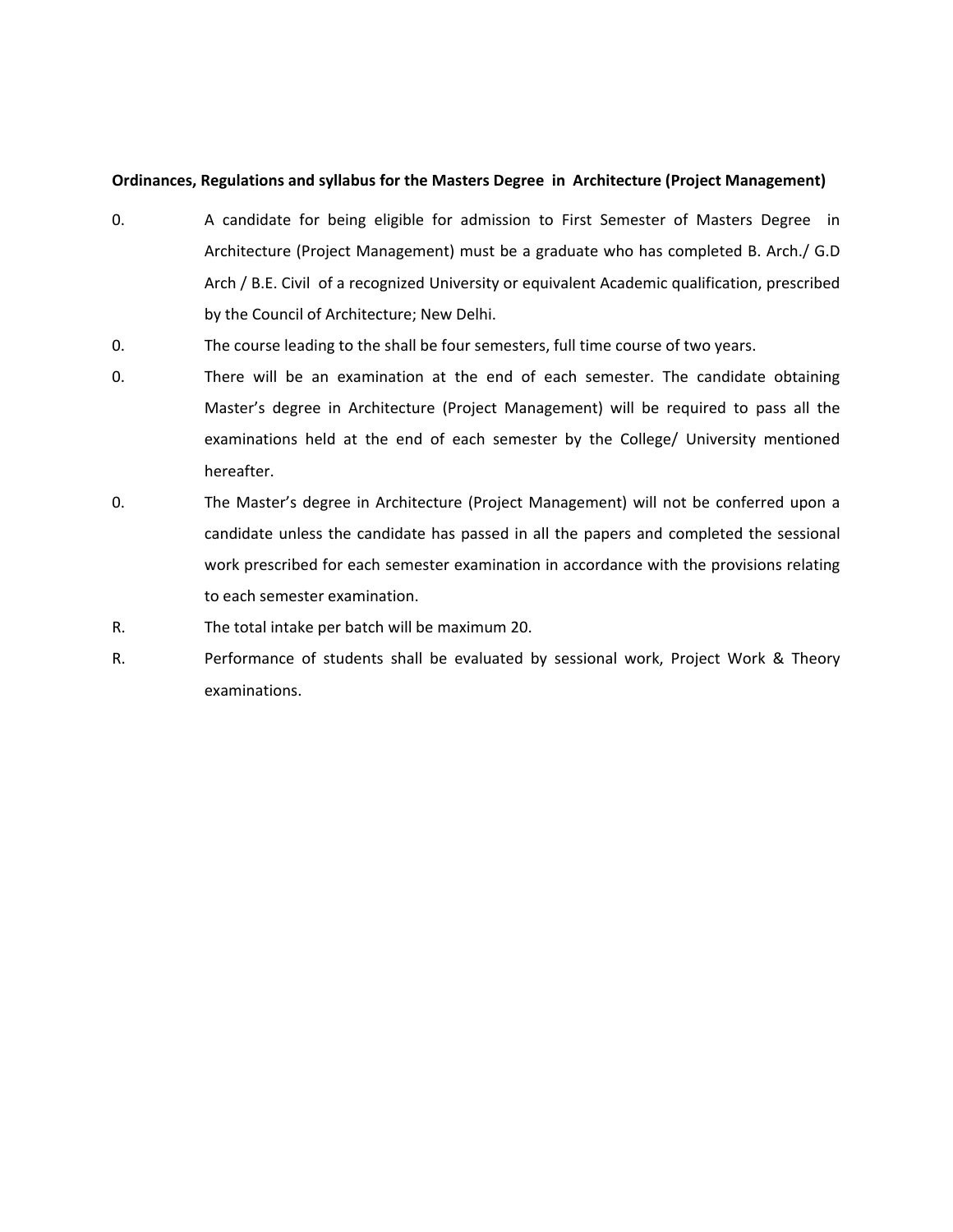## **University of Mumbai**

#### **First Semester**

| 1. | <b>Principles Of Management</b>              |
|----|----------------------------------------------|
| 2. | <b>Project Planning &amp; Scheduling</b>     |
| 3. | <b>Management Accounting &amp; Financing</b> |
|    | <b>Project Monitoring &amp; Control</b>      |
|    | <b>Project Work</b>                          |

### **Second Semester**

|    | <b>Human Resource Management</b>        |
|----|-----------------------------------------|
| 2. | <b>Computer Applications</b>            |
| 3. | Material & their Management             |
|    | <b>Advanced Construction Techniques</b> |
| 5. | <b>Project Work</b>                     |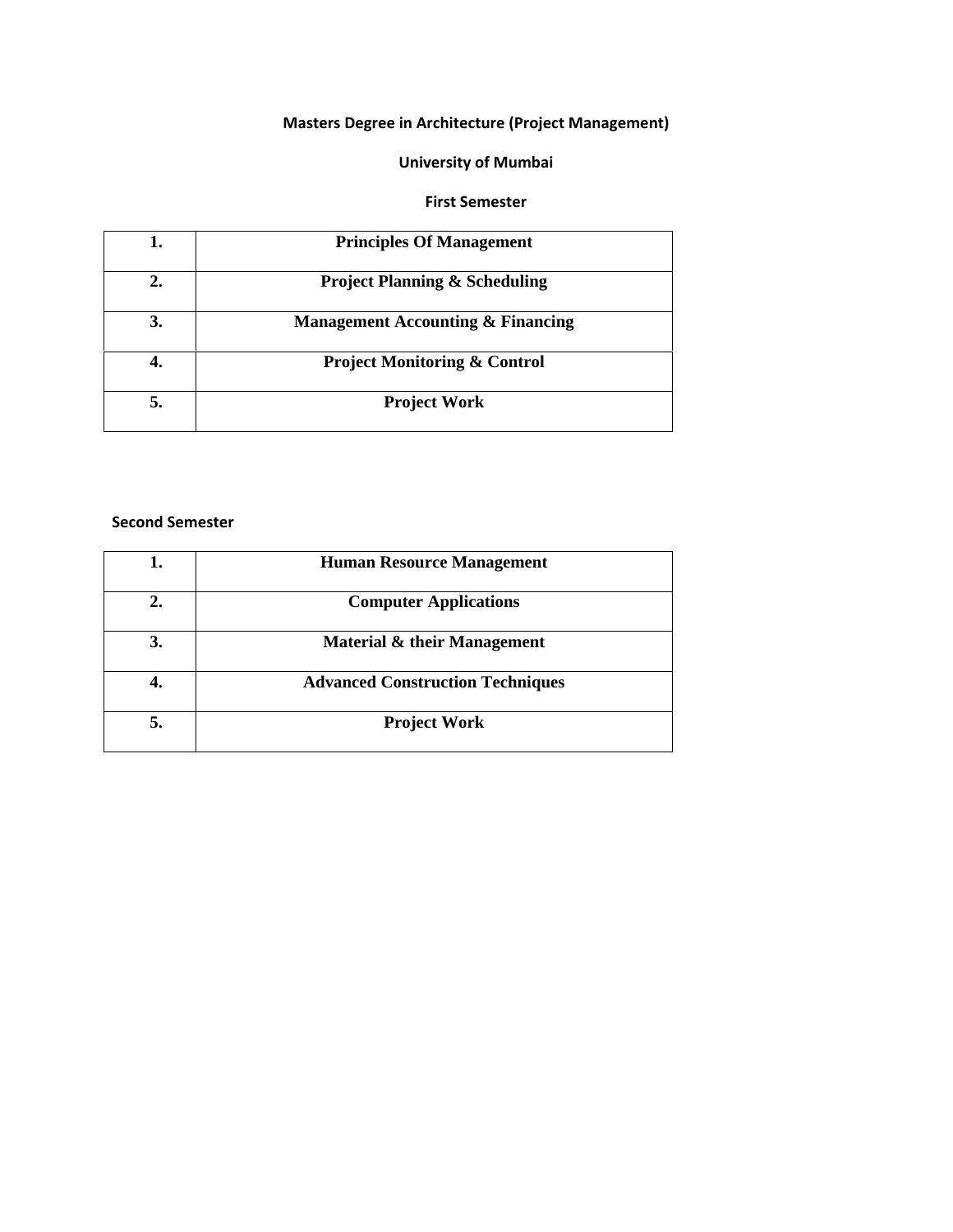#### **Third Semester**

|    | <b>Professional Communication</b>                  |
|----|----------------------------------------------------|
| 2. | <b>Project Formulation &amp; Appraisal</b>         |
| 3. | <b>Contract Administration &amp; Legal Aspects</b> |
|    | <b>Project Finance Management</b>                  |
| 5. | <b>Project Work</b>                                |

## **Fourth Semester**

| <b>Managerial Decision making</b> |
|-----------------------------------|
| <b>Procurement Processes</b>      |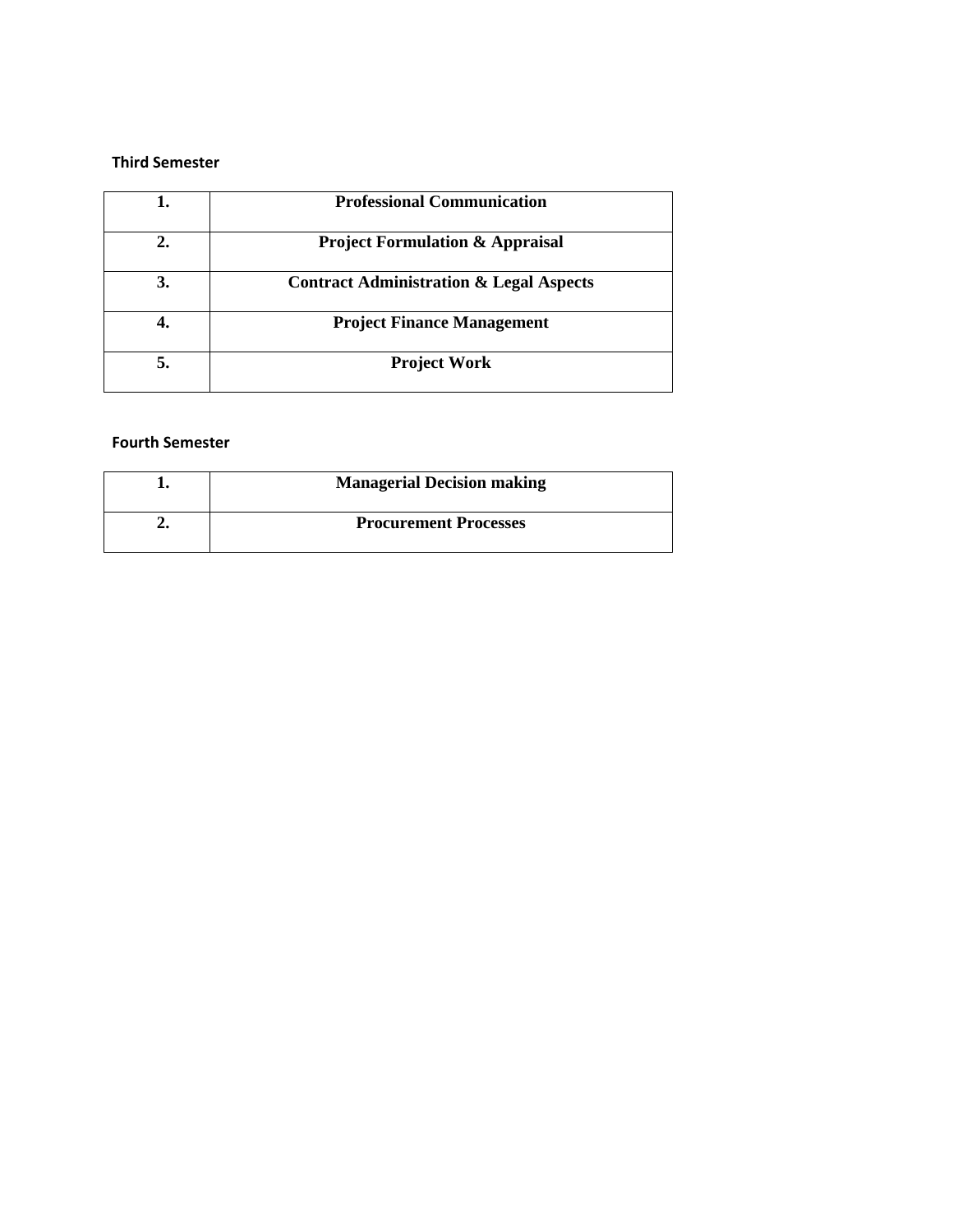# **Teaching and Examination Scheme**

## **For First Semester M.Arch (Project Management) Course**

# **University of Mumbai**

| Sr.<br>No      | Subjects                                |                    | <b>Teaching Scheme</b> |                  |                          | Exam Scheme              | <b>Sessional Marks</b> |                         |                          |                         |
|----------------|-----------------------------------------|--------------------|------------------------|------------------|--------------------------|--------------------------|------------------------|-------------------------|--------------------------|-------------------------|
|                |                                         | Lecture<br>Periods | Studio                 | Total<br>Periods | No of<br>Papers          | Duration<br>in Hours     | Paper<br>Marks         | Min<br>Passing<br>Marks | Internal<br>Max<br>Marks | Min<br>Passing<br>Marks |
| $\mathbf{1}$   | Principles of<br>Management             | 4                  |                        | 4                | $\mathbf{1}$             | 3                        | 100                    | 40                      | 100                      | 50                      |
| $\overline{2}$ | <b>Project Planning</b><br>& Scheduling | $\overline{4}$     |                        | 4                | $\mathbf{1}$             | 3                        | 100                    | 40                      | 100                      | 50                      |
| $\overline{3}$ | Management<br>Accounting &<br>Financing | $\overline{4}$     |                        | $\overline{4}$   | $\mathbf{1}$             | 3                        | 100                    | 40                      | 100                      | 50                      |
| $\overline{4}$ | Project<br>Monitoring &<br>Control      | $\overline{4}$     |                        | 4                | $\mathbf{1}$             | 3                        | 100                    | 40                      | 100                      | 50                      |
| 5              | Project Work                            | 4                  | 4                      | 8                | $\overline{\phantom{a}}$ | $\overline{\phantom{0}}$ |                        |                         | 200                      | 100                     |
|                | Total                                   | 20                 | 4                      | 24               | 4                        |                          | 400                    |                         | 600                      |                         |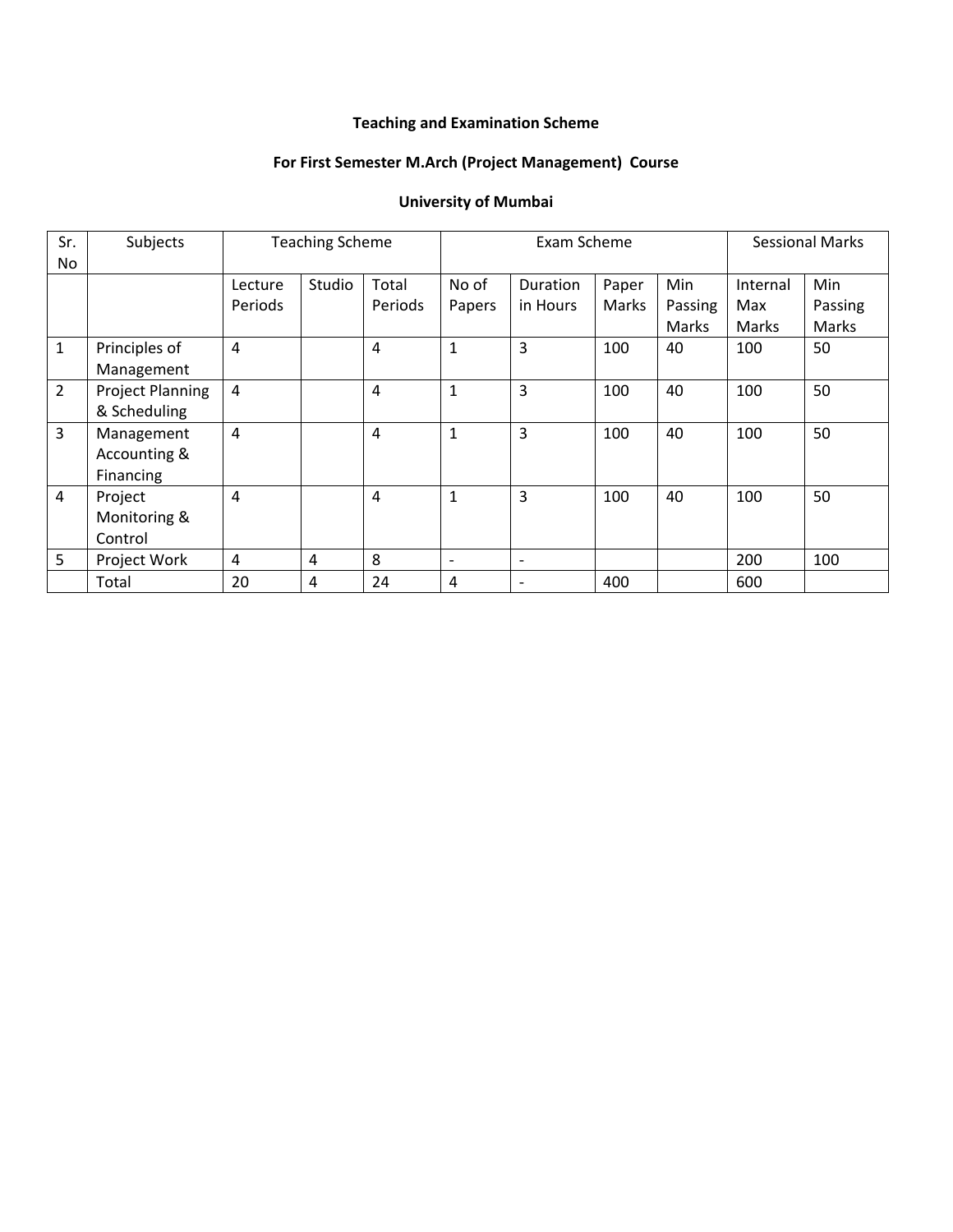## **Semester I**

| 0. | A candidate for being eligible for admission to First Semester in Masters Degree in<br>Architecture (Project Management) of this University must have passed the Degree/ |
|----|--------------------------------------------------------------------------------------------------------------------------------------------------------------------------|
|    | Diploma in Architecture of a recognized University or B.E. (Civil) from University approved                                                                              |
|    | by state Government / Central Government/ UGC as the case may be.                                                                                                        |
| 0. | Given hereafter are the syllabi in various subject of the First Semester examination in                                                                                  |
|    | Masters Degree in Architecture (Project Management)                                                                                                                      |
| 0. | A candidate who has satisfactorily attended the college & Sessional Work of Sem I will be                                                                                |
|    | permitted to appear for Sem I exam in Masters Degree in Architecture (Project                                                                                            |
|    | Management)                                                                                                                                                              |
| R. | The candidate will be examined in the subjects as per the examination scheme for the First                                                                               |
|    | Semester examination in Masters Degree in Architecture (Project Management), which                                                                                       |
|    | will be conducted by the College, Affiliated to the University.                                                                                                          |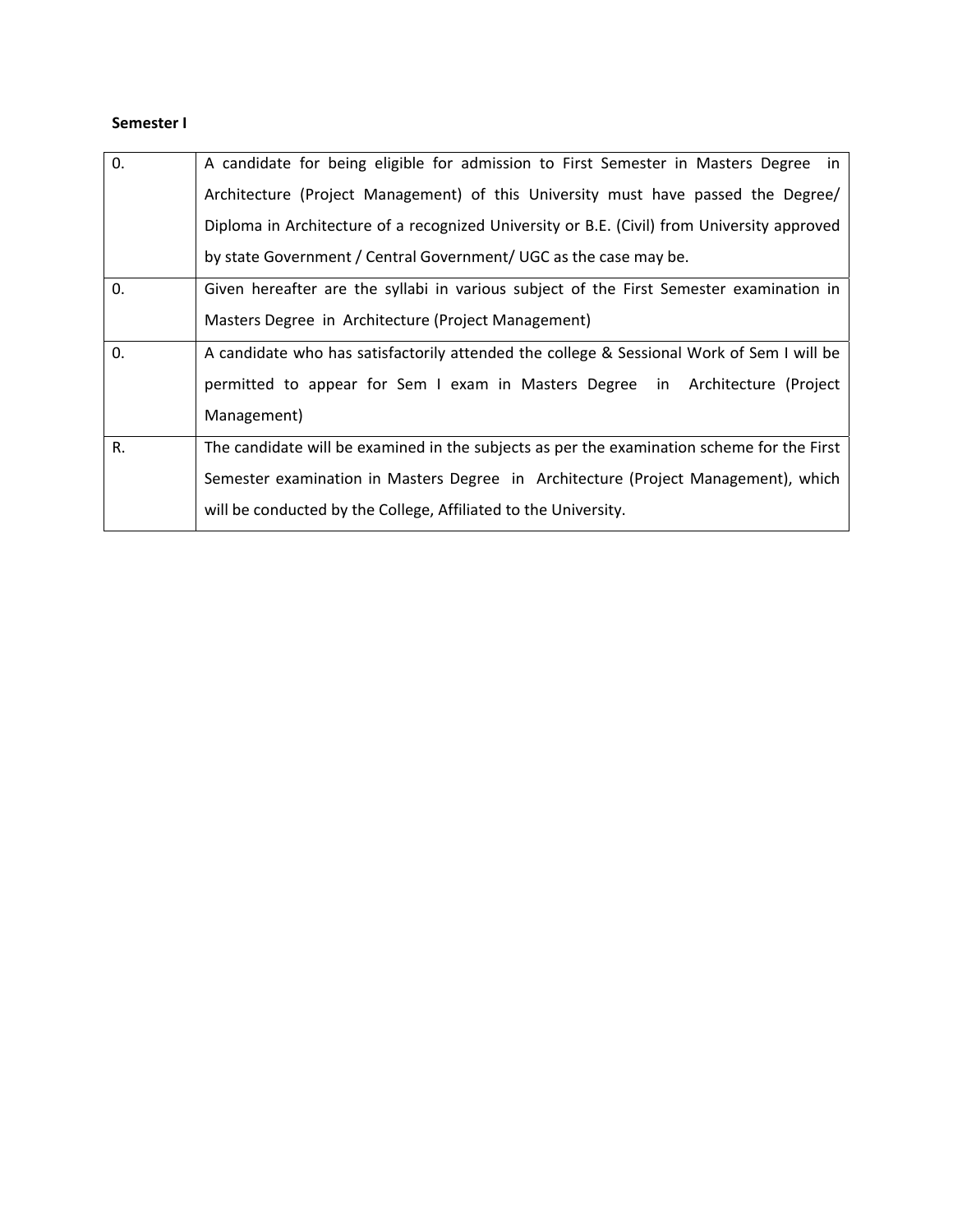## **University of Mumbai**

#### **First Semester**

## **Sub: ‐ Principles of Management**

|    | Details of syllabus                                                                                                             |
|----|---------------------------------------------------------------------------------------------------------------------------------|
| 1. | <b>Introduction to Management</b>                                                                                               |
|    | What is Management? It's Need , Importance & Purpose, Evolution of Managements thought,                                         |
|    | Different Schools/ approaches to Management: Behavioral, Quantitative, Systems, Contingency                                     |
|    | Approach                                                                                                                        |
| 2. | <b>Construction Management</b>                                                                                                  |
|    | Nature of Construction Industry, Role of Architects and Engineer, Special Charactertics of                                      |
|    | Construction activity, their Influence on Construction Managements, Development of                                              |
|    | Construction Management, Scope of Construction Management Project Management,                                                   |
|    | Contracts Managements functions of Construction Managements.                                                                    |
| 3. | <b>Project Manager</b>                                                                                                          |
|    | Managing projects vis-à-via Managing Routine activities, Qualities of Project Manager, Selection                                |
|    | of Project Manager, Training for a Project Manager.                                                                             |
| 4. | <b>Management Planning</b>                                                                                                      |
|    | What is planning? Importance of Planning, Types of Planning, levels of Planning, Strategies,                                    |
|    | Policies, Procedure, Rules etc. in the context of Planning.                                                                     |
| 5. | Organizing                                                                                                                      |
|    |                                                                                                                                 |
|    | Organizing as a Management process, Principles of Organization, Different Structures of                                         |
|    | organizations such as line, Line & Staff, Functional, Matrix or project Organization:                                           |
|    | Characteristics, Features, their Merits and Limitation, Ownerships of Organization: Sole                                        |
|    | Proprietorship, Partnership, Private Ltd., Public Ltd. . Introduction to Organizational climate,                                |
|    | Decision Making, Group Decision Making, Staffing: What is Staffing? Steps involved in Staffing,                                 |
|    | Recruitment, Staffing, Performance Appraisal Development.                                                                       |
| 6. | Leading                                                                                                                         |
|    | Leadership Characteristics, Entrepreneur, Leader And Manger Distinguished, Motivation,                                          |
|    | Managing Conflicts, Leadership Traits And Styles, Different Approaches To Leadership.                                           |
| 7. | <b>Communication Process</b>                                                                                                    |
|    | Types Of Communication, Communication Model, Feedback, Effective Communication, Listening                                       |
|    | Skills.                                                                                                                         |
| 8. | <b>Controlling</b>                                                                                                              |
|    | Controlling as a Management function, Direct and Indirect Control, Elements of Control,<br>Prerequisites for Effective Control. |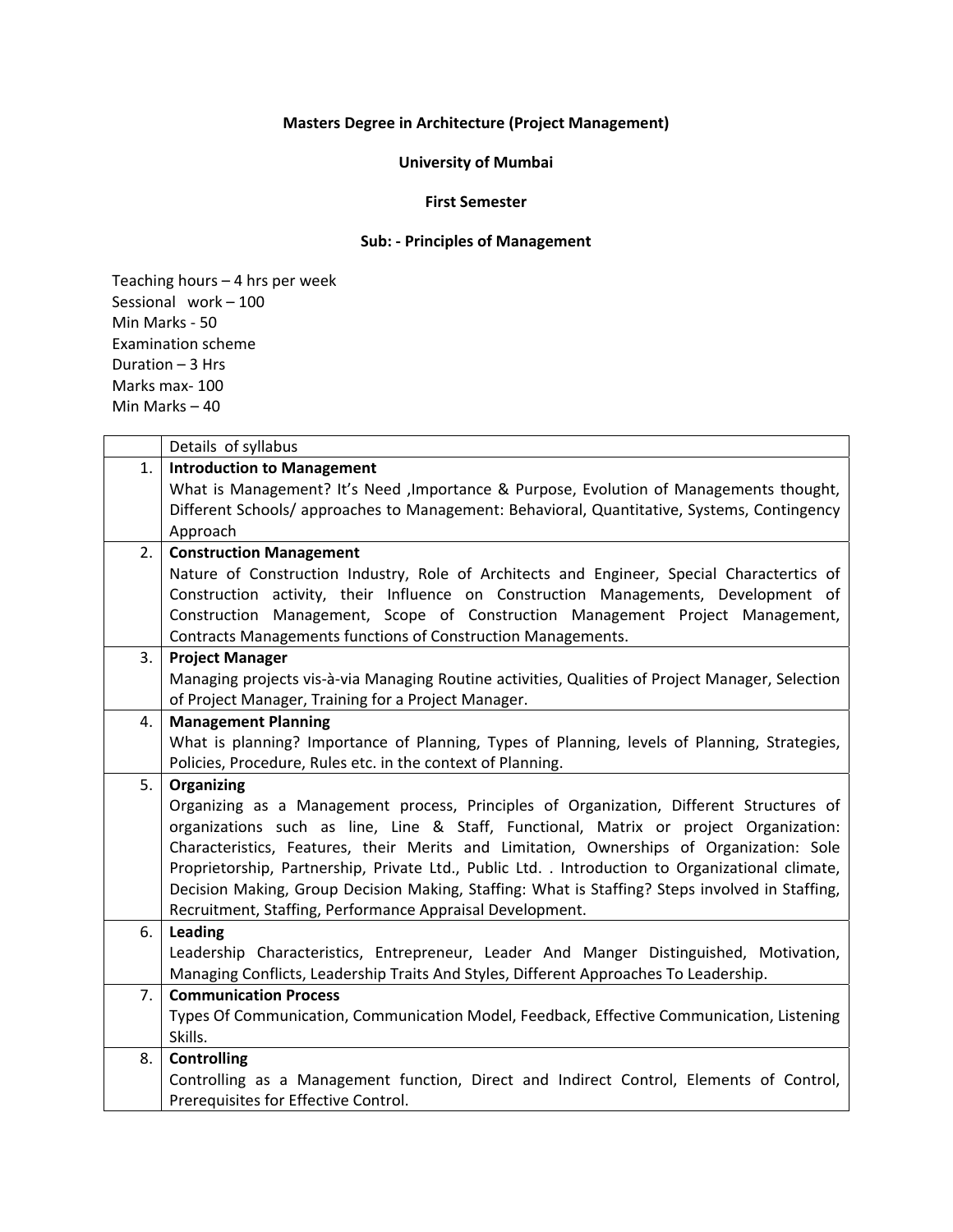#### **University of Mumbai**

#### **First Semester**

## **Sub: ‐ Project Planning & Scheduling**

|    | Details of syllabus                                                                                   |  |  |  |  |  |  |
|----|-------------------------------------------------------------------------------------------------------|--|--|--|--|--|--|
| 1. | <b>Planning</b>                                                                                       |  |  |  |  |  |  |
|    | Necessity of Planning, Types of Planning: Strategic & Tactical Planning, Long Range,                  |  |  |  |  |  |  |
|    | Intermediate range, Short Planning, Planning by Management level, level of details, Pre-tender,       |  |  |  |  |  |  |
|    | Post-tender pre construction and detailed, construction planning, Planning, Prerequisite of           |  |  |  |  |  |  |
|    | planning, data collection, method statement, And work break down structure.                           |  |  |  |  |  |  |
| 2. | <b>Planning &amp; scheduling Tools</b>                                                                |  |  |  |  |  |  |
|    | Bar charts, mile stone charts, Network Techniques: Brief Historical development, Basic elements       |  |  |  |  |  |  |
|    | of network, Event activity, simple logics of network, AOL& AON network, their construction,           |  |  |  |  |  |  |
|    | probable errors in network, Analysis of network, Critical event, critical activity, critical path and |  |  |  |  |  |  |
|    | semi critical path, Non critical activity, float, types of floats.                                    |  |  |  |  |  |  |
| 3. | <b>Planning &amp; Scheduling Tools</b>                                                                |  |  |  |  |  |  |
|    | Single & Overlapping relationship: Start to start, Finish to start and finish to finish relationship, |  |  |  |  |  |  |
|    | Practical applications of network, Time Chainage charts, Line of Balance method, Scheduling           |  |  |  |  |  |  |
|    | with resource constraint, time constraint, Time cost tradeoff - simple & complex.                     |  |  |  |  |  |  |
| 4. | Preparing project plans, schedules & budgets, master networks                                         |  |  |  |  |  |  |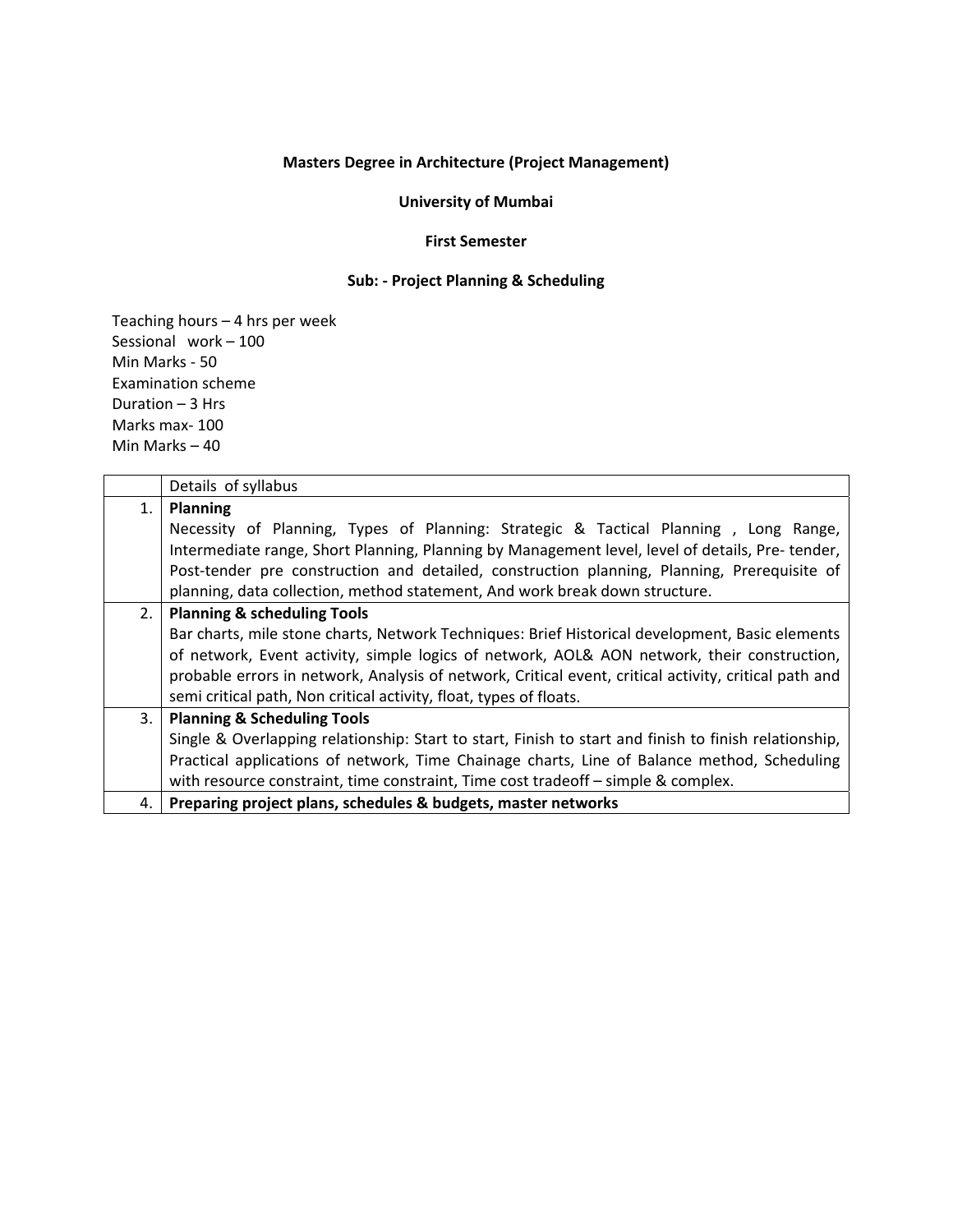## **University of Mumbai**

#### **First Semester**

## **Sub: ‐ Management Accounting & Financing**

|    | Details of syllabus                                                                         |
|----|---------------------------------------------------------------------------------------------|
| 1. | <b>Introduction</b>                                                                         |
|    | Introduction to Management Accounting, Concept of Control, Status, Role and Scope of the    |
|    | Management Accounting, Relationship Between Management Accounting and Top-Level             |
|    | Managements.                                                                                |
|    |                                                                                             |
| 2. | <b>Accounting Mechanism</b>                                                                 |
|    | Accounting Mechanism & Accounting Practices In India. Preparing of Financial Statements,    |
|    | Accounting Policies with Special References to Revenue Recognition Matching Expenses and    |
|    | Revenue & Depreciation Accounting                                                           |
| 3. | <b>Financial Statements And Their Analysis</b>                                              |
|    | Understanding of Financial Statements and Their Analysis, Like Balance Sheet, Profit & Loss |
|    | Account, Ratio Analysis, Fund Flow Analysis, Statement of Changes In Financial Position.    |
| 4. | <b>Statutory Requirement</b>                                                                |
|    | Statutory Requirements for Accounting and Auditing.                                         |
| 5. | <b>Accounting Types</b>                                                                     |
|    | Inflation Accounting, Creative Accounting, Social Accounting and Social Audit.              |
| 6. | <b>Corporate Reporting</b>                                                                  |
|    | Corporate Reporting Practices in India.                                                     |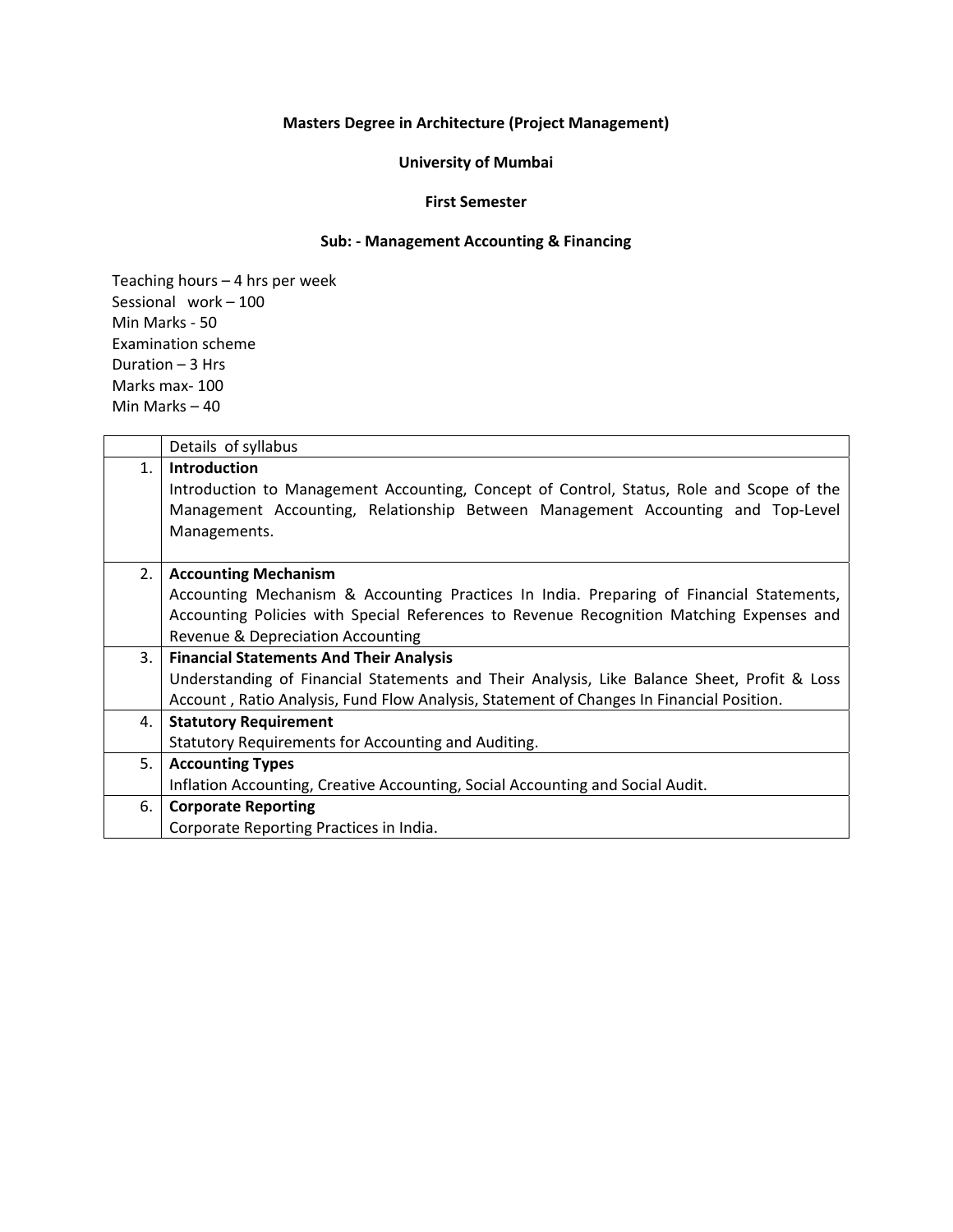## **University of Mumbai**

#### **First Semester**

## **Sub: ‐ Project Monitoring & Control**

|    | Details of syllabus                                                                            |
|----|------------------------------------------------------------------------------------------------|
| 1. | <b>Project Monitoring</b>                                                                      |
|    | Progress Reporting, Updating Plans, Review Meeting.                                            |
| 2. | <b>Schedule Control</b>                                                                        |
|    | Common Causes Of Schedule Delays, Concept of Productivity, Work Study Techniques, Methods      |
|    | Study and Work Measurement, Measurement Productivity in Construction, Methods of               |
|    | <b>Enhancing Productivity.</b>                                                                 |
| 3. | <b>Cost Control</b>                                                                            |
|    | Cost codification, Earned Value Concepts, Variance Analysis, Alarm Reports, Control Measures,  |
|    | View Points of the Contractor and Client.                                                      |
| 4. | <b>Quality Managements &amp; Control</b>                                                       |
|    | Definition of Quality, Aspects of Quality, Quality Control and Assurance, Inspection and Audit |
|    | For Quality, Preparation of Manuals and Checklists.                                            |
| 5. | <b>Safety Managements</b>                                                                      |
|    | Types of Accidents on Construction Work Sites And Their Common Causes, Direct And Indirect     |
|    | Cost Of Accidents, Occupational Health Hazards, General Precautions to be Followed For         |
|    | Avoiding Accident, Training For Safety.                                                        |
| 6. | <b>Integrated Approach to Project Control</b>                                                  |
|    | Project Management Information System, Computer Networking                                     |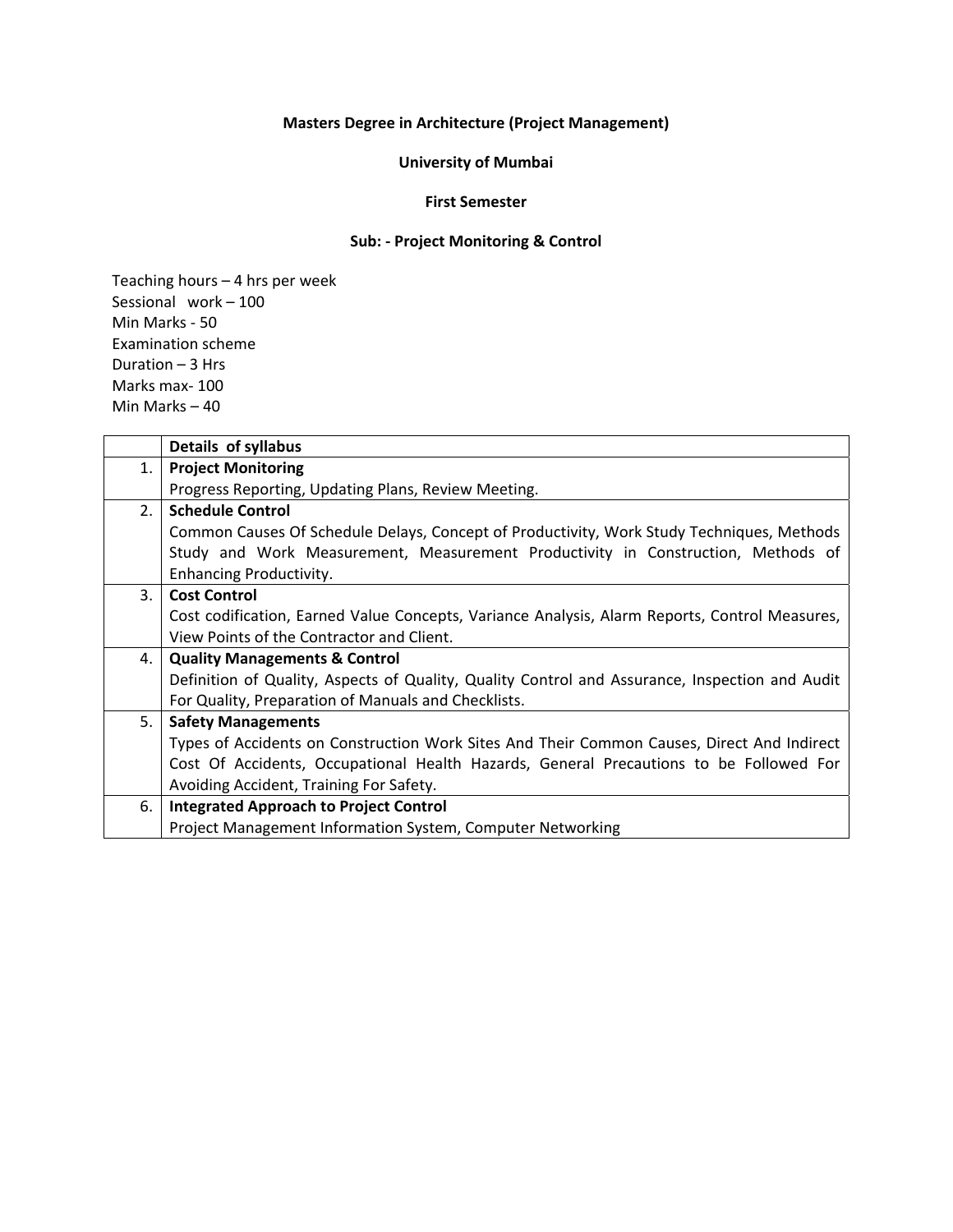#### **University of Mumbai**

#### **First Semester**

#### **Sub: ‐ Project Work**

Teaching hours – 4 hrs per week Studio hours:‐ 4 hrs per week Sessional work – 200 Min Marks ‐ 100

Examination scheme

No theory Examination

Students will finalize theme, related to topics in the semester. Students shall prepare a report on the theme and present it in the seminar.

Suggested Topics:‐ Guidelines

- 1. Leadership, Motivation & Control
- 2. Project Manager: Skills & Training
- 3. Scope Of Construction Management
- 4. Planning, Staffing & Organizing
- 5. Communication
- 6. Strategic And Tratical Planning
- 7. Single And Overlapping Relationships
- 8. Preparation Of Master Networks.
- 9. Critical Events, Critical Activity, Critical Path
- 10. Networks Techniques & Analysis
- 11. Analysis Of Financial Statements
- 12. Statutory Requirements For Accounting & Auditing
- 13. Corporate Reporting Practices In India
- 14. Management Accounting: Scope And Importance
- 15. Quality Management & Control
- 16. Productivity
- 17. Cost Control
- 18. Safety Management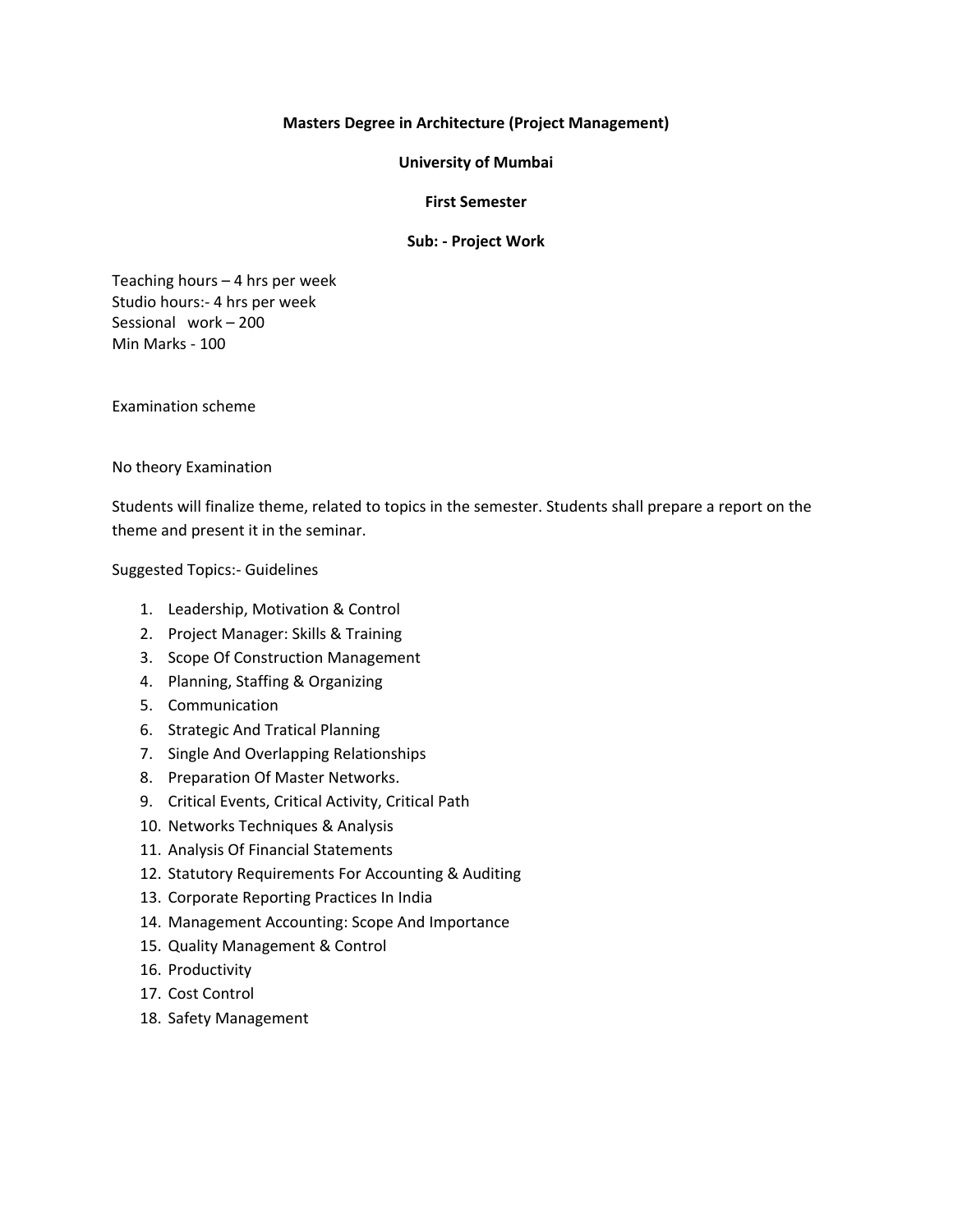## **Teaching and Examination Scheme**

# **For Second Semester M.Arch (Project Management) Course**

## **University of Mumbai**

| Sr.            | Subjects     | <b>Teaching Scheme</b> |        |                | Exam Scheme              |                 |       | <b>Sessional Marks</b> |          |         |
|----------------|--------------|------------------------|--------|----------------|--------------------------|-----------------|-------|------------------------|----------|---------|
| No.            |              |                        |        |                |                          |                 |       |                        |          |         |
|                |              | Lecture                | Studio | Total          | No of                    | <b>Duration</b> | Paper | Min                    | Internal | Min     |
|                |              | Periods                |        | Periods        | Papers                   | in Hours        | Marks | Passing                | Max      | Passing |
|                |              |                        |        |                |                          |                 |       | Marks                  | Marks    | Marks   |
| $\mathbf{1}$   | Human        | $\overline{4}$         |        | $\overline{4}$ | $\mathbf{1}$             | 3               | 100   | 40                     | 100      | 50      |
|                | Resource     |                        |        |                |                          |                 |       |                        |          |         |
|                | Management   |                        |        |                |                          |                 |       |                        |          |         |
| $\overline{2}$ | Computer     | $\overline{4}$         |        | $\overline{4}$ | $\mathbf{1}$             | 3               | 100   | 40                     | 100      | 50      |
|                | Applications |                        |        |                |                          |                 |       |                        |          |         |
| $\overline{3}$ | Material &   | $\overline{4}$         |        | $\overline{4}$ | $\mathbf{1}$             | 3               | 100   | 40                     | 100      | 50      |
|                | Their        |                        |        |                |                          |                 |       |                        |          |         |
|                | Management   |                        |        |                |                          |                 |       |                        |          |         |
| 4              | Advanced     | $\overline{4}$         |        | $\overline{4}$ | $\mathbf{1}$             | 3               | 100   | 40                     | 100      | 50      |
|                | Construction |                        |        |                |                          |                 |       |                        |          |         |
|                | Techniques   |                        |        |                |                          |                 |       |                        |          |         |
| 5              | Project Work | 4                      | 4      | 8              | $\overline{\phantom{a}}$ |                 |       |                        | 200      | 100     |
|                | Total        | 20                     | 4      | 24             | 4                        |                 | 400   |                        | 600      |         |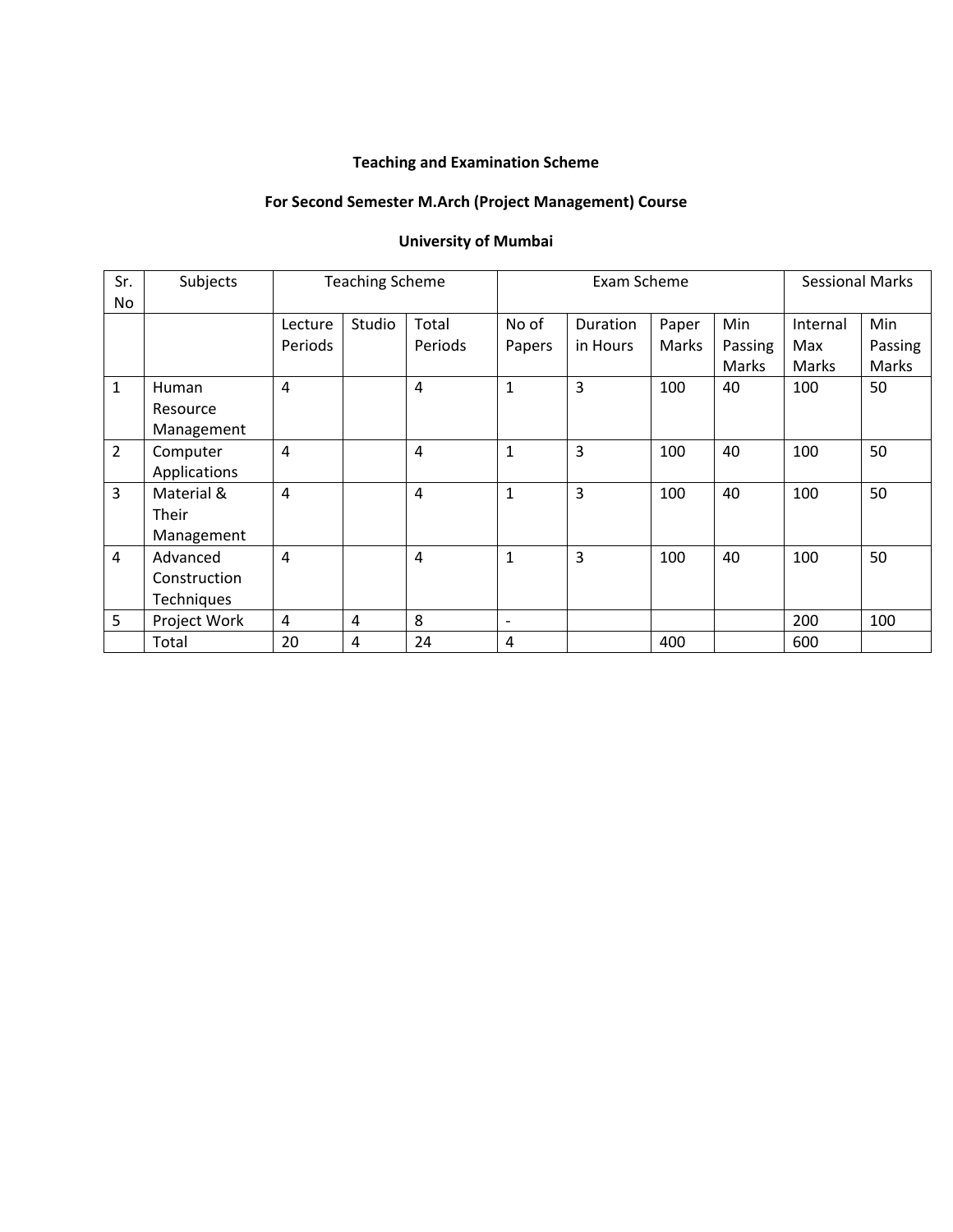#### **Semester II**

- 0. A candidate for being for eligible for admission to Second Semester in Master's Degree Architecture (Project Management) of this University shall produce testimonials of having satisfactorily kept attendance in the first Semester and completed the required sessional work prescribed for the first semester, to the satisfaction of the Principal of the college / H.O.D. in which the candidate has been studying, and has passed the First Semester in Masters Degree in Architecture (Project Management) examination conducted by the College/ University. In case of failure in the First semester examination, the candidate will be permitted to join the second semester as per provision laid down Ord.
- 0. A candidate who has passed the First Semester examination of Masters Degree in Architecture (Project Management) and has satisfactorily completed the required sessional work of Second Semester will be permitted to appear for the Second Semester examination in Master's Degree Architecture (Project Management)
- Note:- The following are the syllabi in various subjects of the Second Semester Examination in Master's Degree Architecture (Project Management)
- R. The Candidate will be examined in the following subject as per examinations schemes for the Second Semester examination in Master's Degree Architecture (Project Management), which will be conducted by the College, affiliated to this university.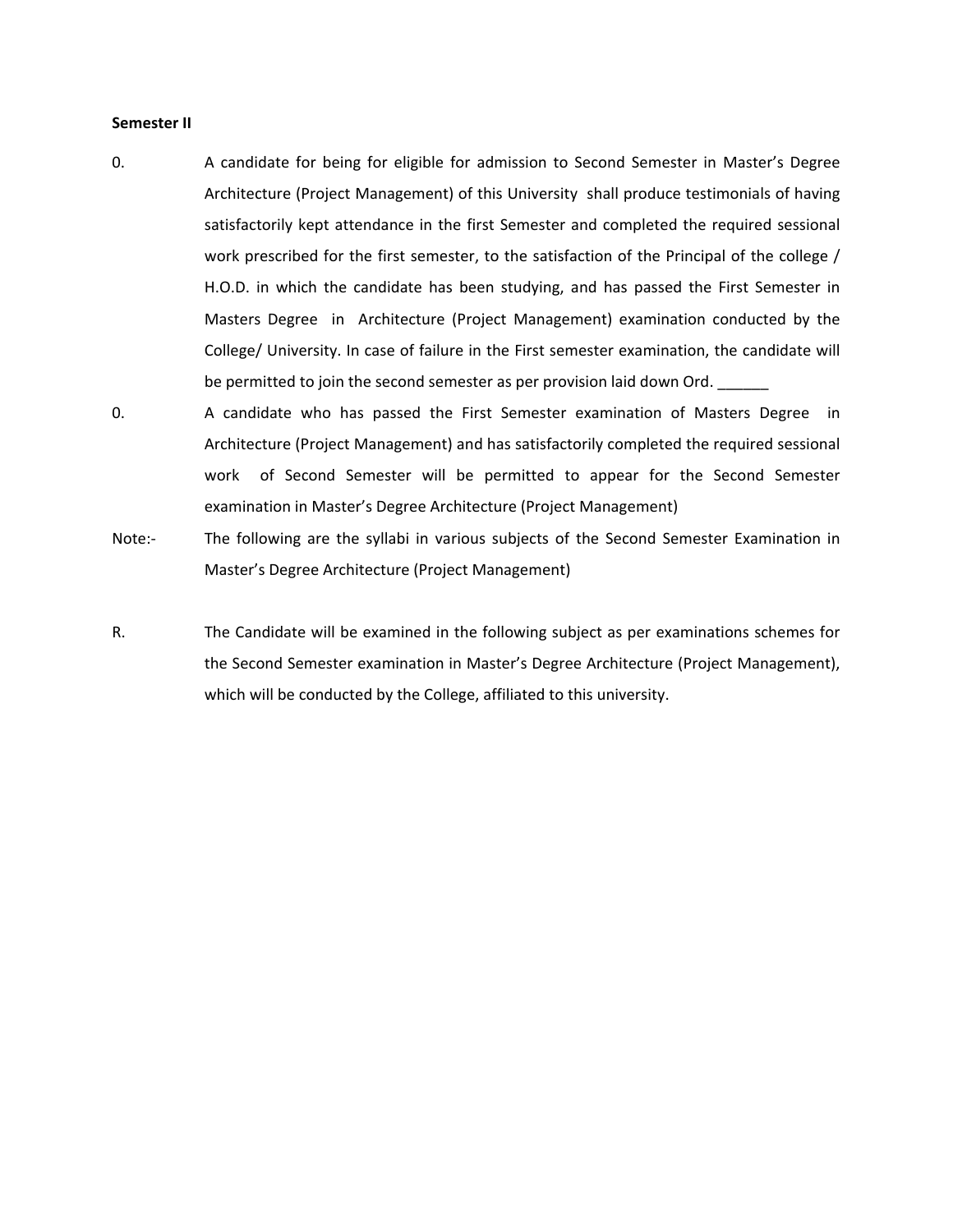#### **University of Mumbai**

#### **Second Semester**

#### **Sub: ‐ Human Resource Management**

|    | Details of syllabus                                                                         |
|----|---------------------------------------------------------------------------------------------|
| 1. | <b>Human Resources Management</b>                                                           |
|    | Importance Of Human Resources, Sources Of Personnel Staffing & Recruitments: Job Analysis,  |
|    | Job Specification, Recruitments Tests, Selection & Placement, Training : Need For Training, |
|    | Training Objectives, Strategies And Methods Training Assessment, Performance Appraisal      |
|    | Compensation, Basic Pay, Variable Pay, Merit Rating, Job Evaluation                         |
| 2. | Labour Issues                                                                               |
|    | Labour: Definition Of Labour And Labour Welfare, Contract Labour & Temporary Labour,        |
|    | Various Theories, Historical Development, Agencies For Labour Welfare.                      |
| 3. | <b>Industrial Relations</b>                                                                 |
|    | Strikes, Lockouts, Lay-Offs, Grievance Functions, Meaning, Grievance Redressal Procedures,  |
|    | Collective Bargaining, Trade Unions.                                                        |
| 4. | <b>Overview Of Statutory Measures For Labour Welfare.</b>                                   |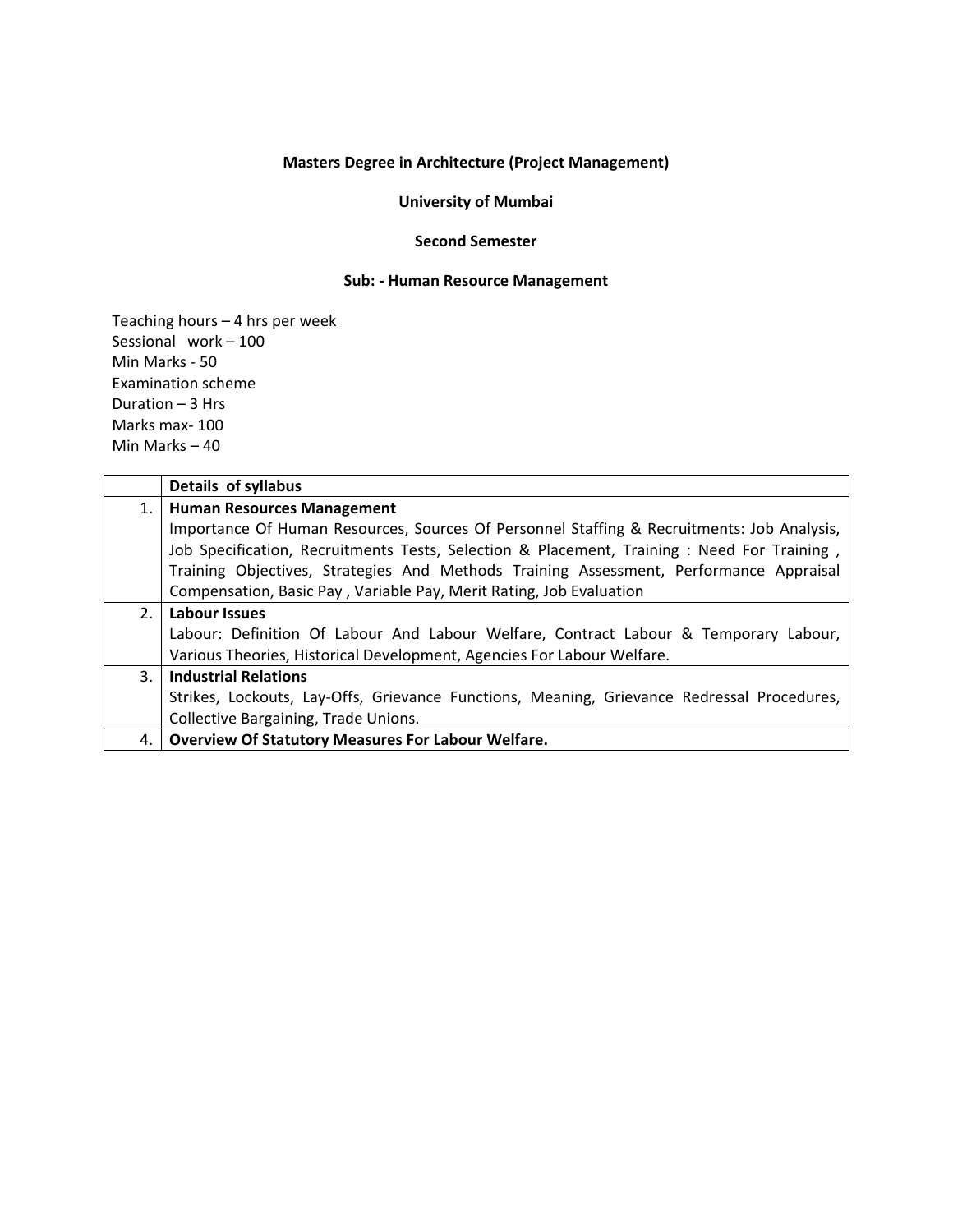## **University of Mumbai**

#### **Second Semester**

## **Sub: ‐ Computer Applications**

|    | Details of syllabus                                                          |
|----|------------------------------------------------------------------------------|
|    | <b>Office Applications</b>                                                   |
|    | Use of Application Software such as Word Processors, Spreadsheets & Database |
|    | <b>Estimating Software's</b>                                                 |
|    | Use of estimating Softwares                                                  |
| 3. | <b>Project Management Softwares</b>                                          |
|    | Use of project Management Softwares                                          |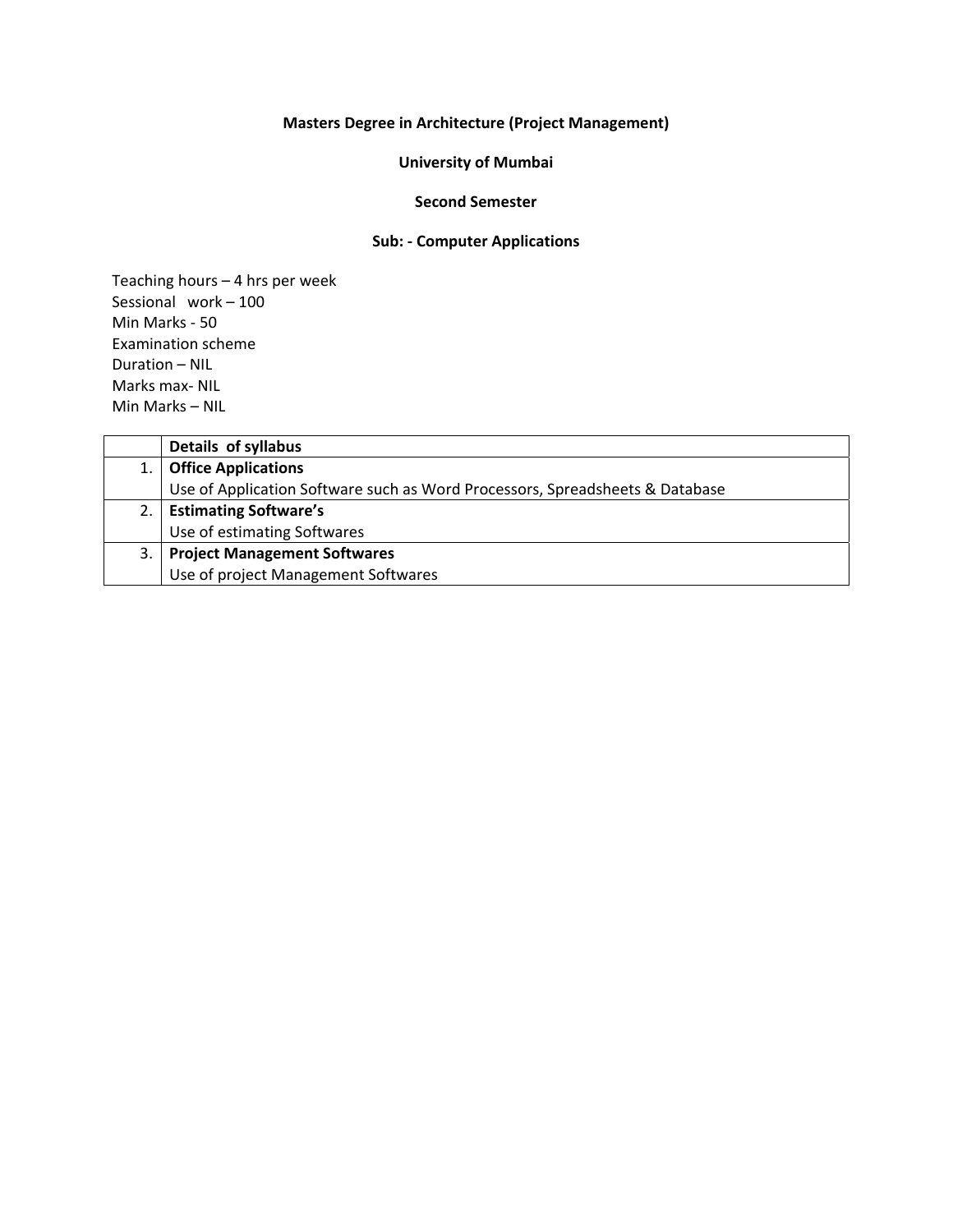### **University of Mumbai**

#### **Second Semester**

## **Sub: ‐ Material & their Management**

|                | Details of syllabus                                                                                                                                                                                                                                                                                                                                                    |
|----------------|------------------------------------------------------------------------------------------------------------------------------------------------------------------------------------------------------------------------------------------------------------------------------------------------------------------------------------------------------------------------|
| $\mathbf{1}$ . | <b>Modern Construction Material</b><br>Concrete: High Strength And High Performance Concrete, Fiber Reinforced Concrete,<br>Metals: Alloy Steels Aluminum And Its Products<br>Composts: Plastics, Reinforced Polymer, FRP, Cellular Course.<br>Non-Weathering Materials, Flooring And Façade Materials, Construction Chemicals Smart &<br><b>Intelligent Materials</b> |
| 2.             | <b>Materials Management</b><br>Necessity And Importance, Objective And Functions Of Materials Management, Organization<br>For Materials Management                                                                                                                                                                                                                     |
| 3.             | <b>Materials Procurement</b><br>Classification & Codification Of Construction Materials. ABC Analysis, Economic Order Quality<br>(EOQ), Purchase Function, Vendor Rating, Vendor Analysis, Legal Aspects Of Purchase, Stores<br>Management.                                                                                                                            |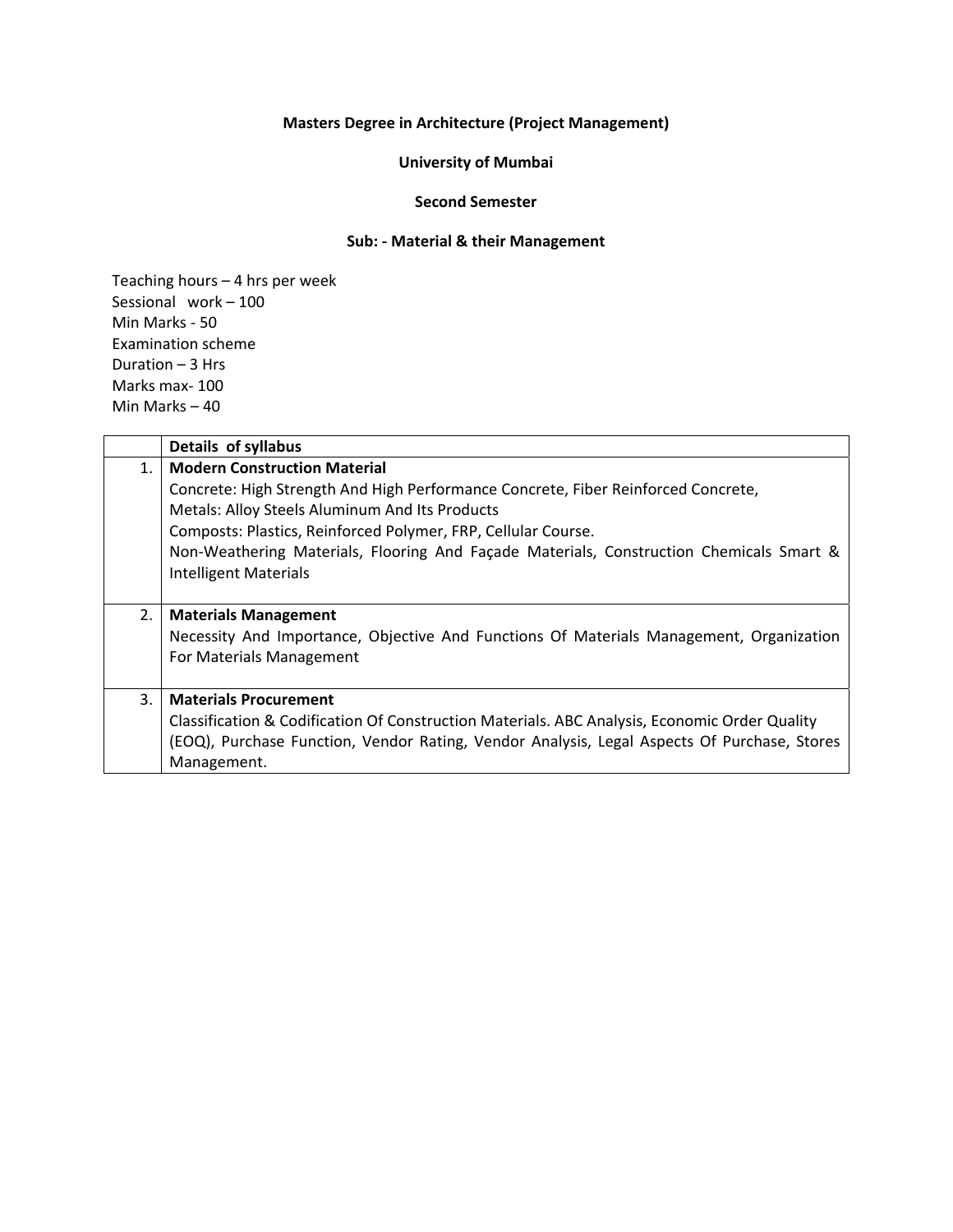## **University of Mumbai**

#### **Second Semester**

## **Sub: ‐ Advanced Construction Techniques**

|    | Details of syllabus                                                                        |
|----|--------------------------------------------------------------------------------------------|
| 1. | <b>Subsurface Soil Exploration &amp; Soil Improvement</b>                                  |
|    | Hazardous Site And Foundation Conditions.                                                  |
|    | Solution Prone Formations, Expansive Soils, Landslide Hazards, Liquefaction Of Soils,      |
|    | Soils Improvement, Mechanical, Thermal, Chemical                                           |
| 2. | <b>Excavation</b>                                                                          |
|    | Open Excavation: Trenching Machines, Blasting Methods, Dewatering, Pile Foundations.       |
| 3. | <b>Underpinning Procedures</b>                                                             |
|    | Shores, Needles, Grillages, Pit Underpinning, Miscellaneous Methods                        |
| 4. | <b>Special Topics Of Concrete Construction</b>                                             |
|    | Formwork: Types, Design Criteria, Patented System                                          |
|    | Fabrication Of Pre Cast And Pre Stressed Components                                        |
|    | Pumped And Sprayed Concrete And Mortar, Ready Mixed Concrete, Pre Placed                   |
|    | Aggregate Concrete, Polymer Modified Concrete, High Performance Concrete, Roller           |
|    | Compacted Concrete, Concrete, Concrete Masonry, Underwater Concreting                      |
|    | Reinforcing Steel: Types, Bending Placing Splicing And Spacing, Tendons                    |
| 5. | <b>Structural Steel Construction</b>                                                       |
|    | Erection Equipment, Mechanical Fasteners, Welding, Splicing, Clearances For Erection       |
| 6. | <b>Environmental Influences On Structures</b>                                              |
|    | Thermal Effects, Corrosion, Oxidation, Irradiation Of Materials And Structures, Methods Of |
|    | Prevention                                                                                 |
| 7. | <b>Equipment Managements</b>                                                               |
|    | Mechanization on Construction Projects, Sizing and Matching of Equipment, Selection and    |
|    | Planning for Equipment, Estimating Output of an Equipment, towing, Hiring, Leasing Of      |
|    | Construction Equipment, Equipment, Equipments Maintenance, Cost of Use of Equipment, Life  |
|    | of Equipment, Physical, Economic& Usefulness, Deprecation, Replacement of Equipment        |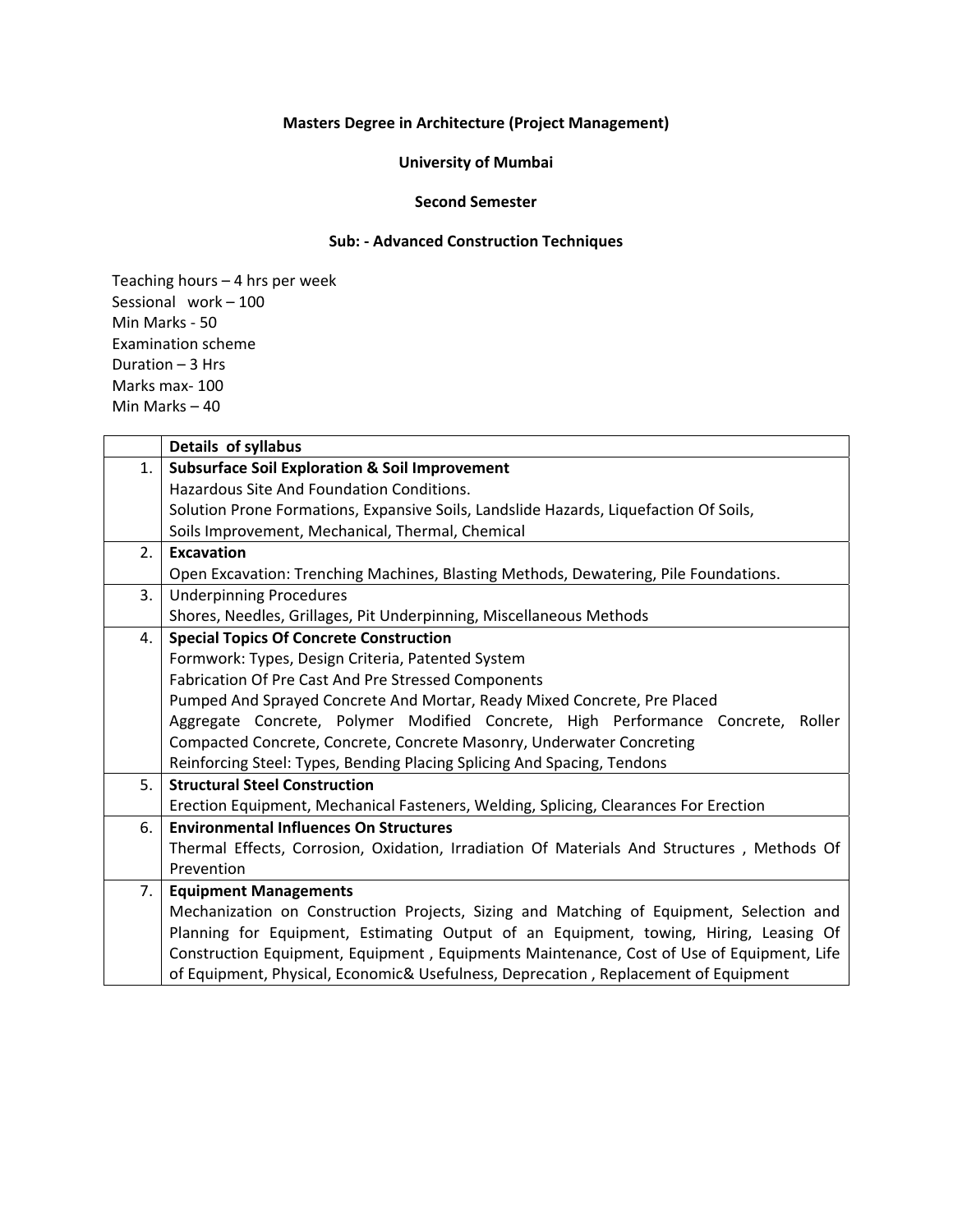#### **University of Mumbai**

#### **Second Semester**

#### **Sub: ‐ Project work**

Teaching hours – 4 hrs per week Studio hours – 4 hrs per week Sessional work – 200 Min Marks ‐ 100

Examination scheme

#### No theory Examination

Students will finalize theme, related to topics in the semester. Students shall prepare a report on the theme and present it in the seminar.

#### Suggested Topics – Guidelines

- 1. Staffing & Recruitment Methods
- 2. Training And Performance Appraisal
- 3. Labour Welfare: Types
- 4. Theories For Labour Welfare
- 5. Industrial Relationship
- 6. Statutory Measures For Labour Welfare
- 7. Microsoft Office Applications
- 8. Estimating Softwares
- 9. P.M.I.S.
- 10. Concrete And Its Types
- 11. Metals As A Modern Construction Material
- 12. Necessity & Importance Of Material Management
- 13. Objectives And Functions Of Material Management
- 14. Vendor Rating & Analysis
- 15. Stores Management
- 16. Environmental Influences On Structures
- 17. Equipment Management
- 18. Underpinning Procedures
- 19. Soil Improvement
- 20. Subsurface Soil Exploration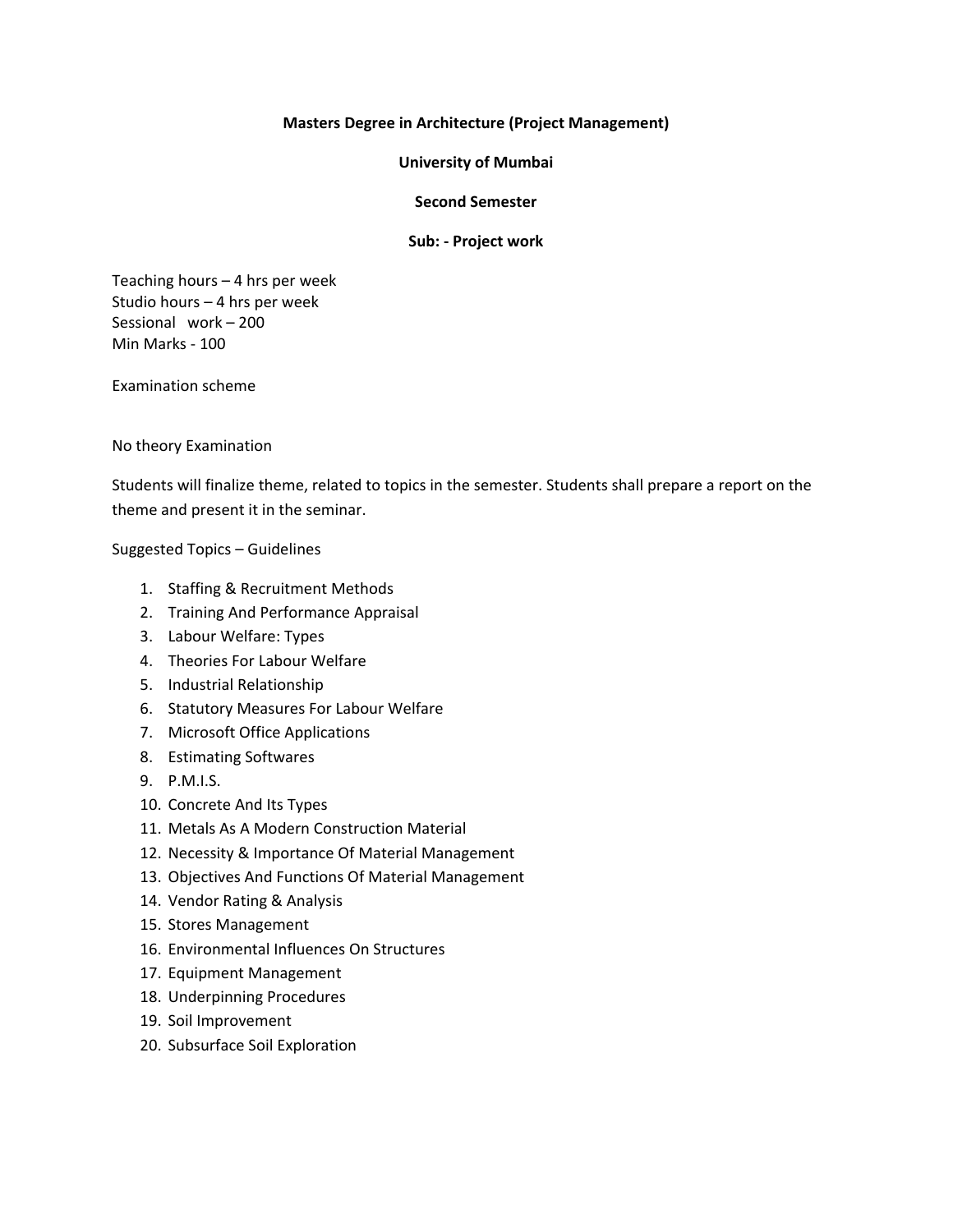## . **Teaching and Examination Scheme**

# **For Third Semester M.Arch (Project Management) Course**

## **University of Mumbai**

| Sr.            | Subjects        | <b>Teaching Scheme</b> |        |                | Exam Scheme     |                 |       | <b>Sessional Marks</b> |          |         |
|----------------|-----------------|------------------------|--------|----------------|-----------------|-----------------|-------|------------------------|----------|---------|
| No.            |                 |                        |        |                |                 |                 |       |                        |          |         |
|                |                 | Lecture                | Studio | Total          | No of           | <b>Duration</b> | Paper | Min                    | Internal | Min     |
|                |                 | Periods                |        | Periods        | Papers          | in Hours        | Marks | Passing                | Max      | Passing |
|                |                 |                        |        |                |                 |                 |       | Marks                  | Marks    | Marks   |
| $\mathbf{1}$   | Professional    | $\overline{4}$         |        | $\overline{a}$ | $\mathbf{1}$    | 3               | 100   | 40                     | 200      | 100     |
|                | Communication   |                        |        |                |                 |                 |       |                        |          |         |
| $\overline{2}$ | Project         | $\overline{4}$         |        | 4              | $\mathbf{1}$    | 3               | 100   | 40                     | 200      | 100     |
|                | Formulation &   |                        |        |                |                 |                 |       |                        |          |         |
|                | Appraisal       |                        |        |                |                 |                 |       |                        |          |         |
| 3              | Contract        | 4                      |        | $\overline{4}$ | $\mathbf{1}$    | 3               | 100   | 40                     | 200      | 100     |
|                | Administration  |                        |        |                |                 |                 |       |                        |          |         |
|                | & Legal Aspects |                        |        |                |                 |                 |       |                        |          |         |
| 4              | Project Finance | 4                      |        | 4              | $\mathbf{1}$    | 3               | 100   | 40                     | 200      | 100     |
|                | Management      |                        |        |                |                 |                 |       |                        |          |         |
| 5              | Project Work    | 4                      | 4      | 8              | $\qquad \qquad$ |                 |       |                        | 200      | 100     |
|                | Total           | 20                     | 4      | 24             | 4               |                 | 400   |                        | 1000     |         |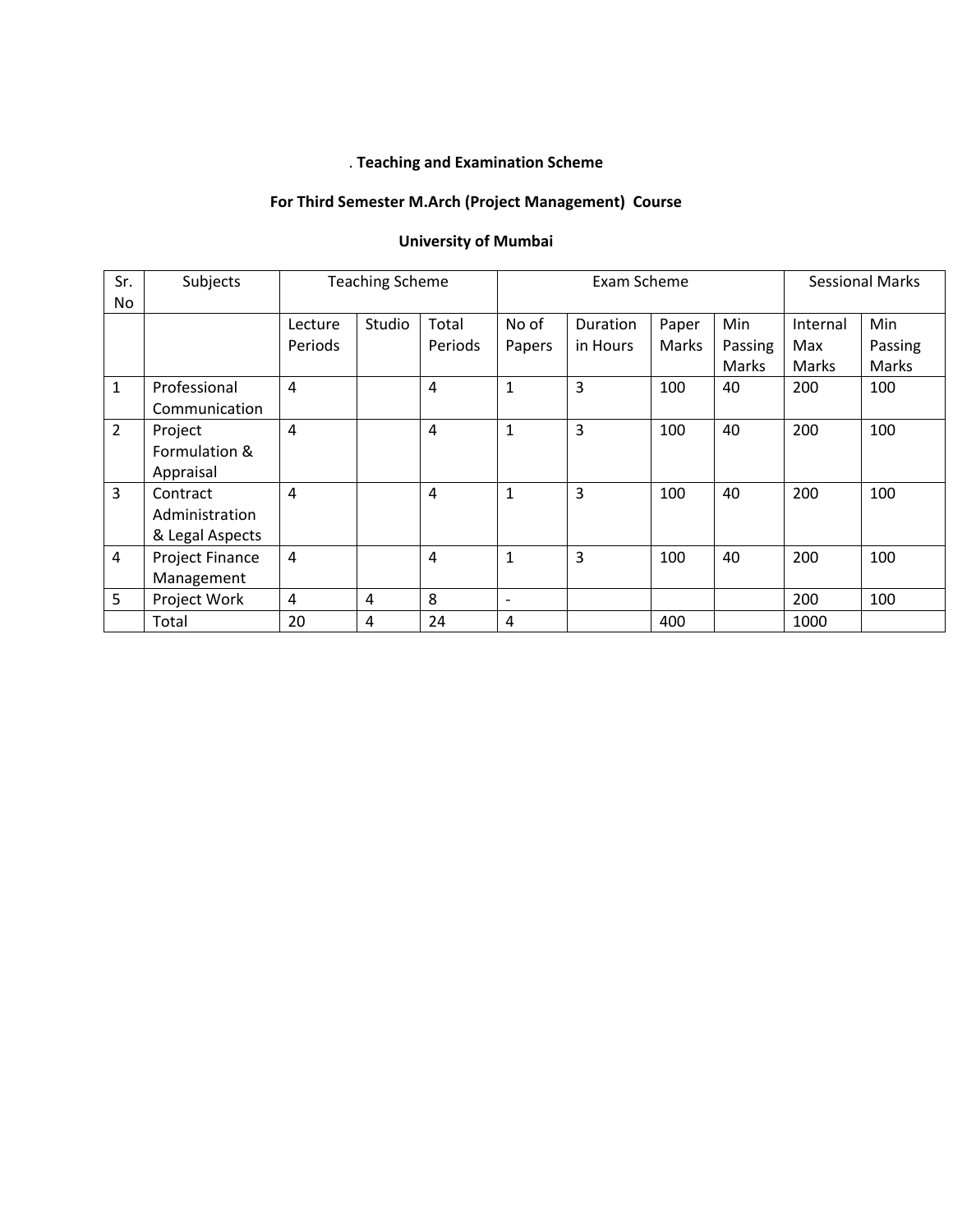#### **Semester III**

- 0. A candidate for being eligible for admission to Third Semester of Master's Degree in Architecture (Project Management) of this University shall produce testimonials of having satisfactorily kept attendance in Second Semester and completed the required Seessional work prescribed for the Second semester to the satisfaction of the Principal of the College /H.O.D. in which the candidate has been studying, and has passed the second semester examination conducted by the College / University. In case of failure in the second semester Examination, the candidate will be permitted to join the Third Semester as per provision laid down in Ord. No \_\_\_\_\_\_\_\_\_\_
- 0. A candidate who has passed the Second Semester examination and has satisfactorily completed the required sessional work of Third Semester will be permitted to appear for the third Semester Examination of Masters Degree in Architecture (Project Management)
- Note:- Given hereafter are the syllabi in various subjects of the Third semester examination in Master's Degree Architecture (Project Management).
- 0. The Candidate will be examined in the given subject as per the examination scheme for the third Semester examination in Master's Degree Architecture (Project Management), which will be conducted by the College affiliated to this university.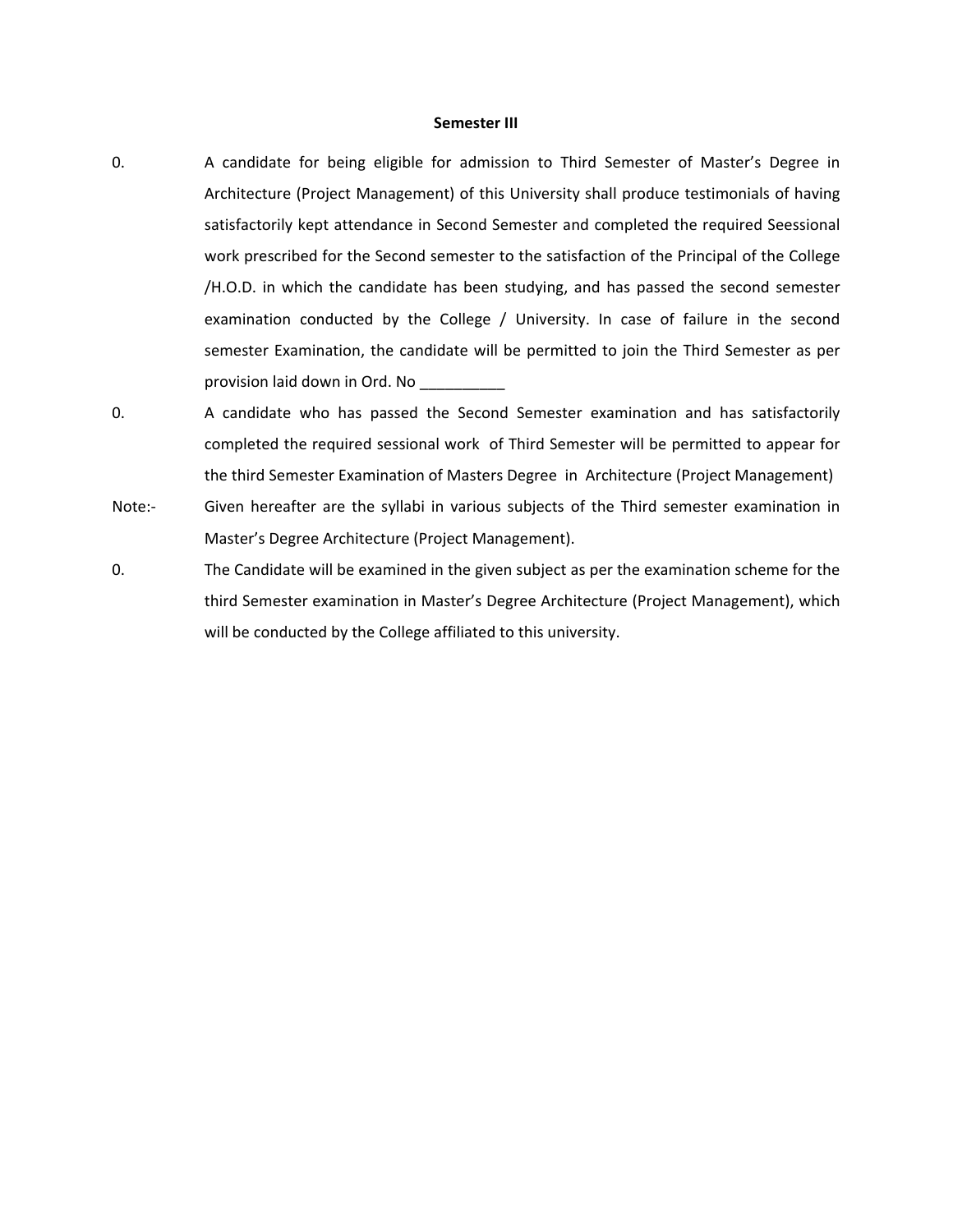#### **University of Mumbai**

#### **Third Semester**

#### **Sub: ‐ Professional Communication**

|    | Details of syllabus                                                                   |
|----|---------------------------------------------------------------------------------------|
| 1. | <b>Communication Process</b>                                                          |
|    | Communication Process, Methods & Types Barriers To Communication Audience Analysis of |
|    | Communication                                                                         |
| 2. | <b>Designing A Report</b>                                                             |
|    | Basic Report Structure, Opening Component, Discussion Component                       |
| 3. | <b>Writing And Editing The Report</b>                                                 |
|    | Arranging Report Segments and Units, Editing Layout and Visual Aids.                  |
| 4. | <b>Oral Presentation</b>                                                              |
|    | Oral Presentation With Audio Video Aids                                               |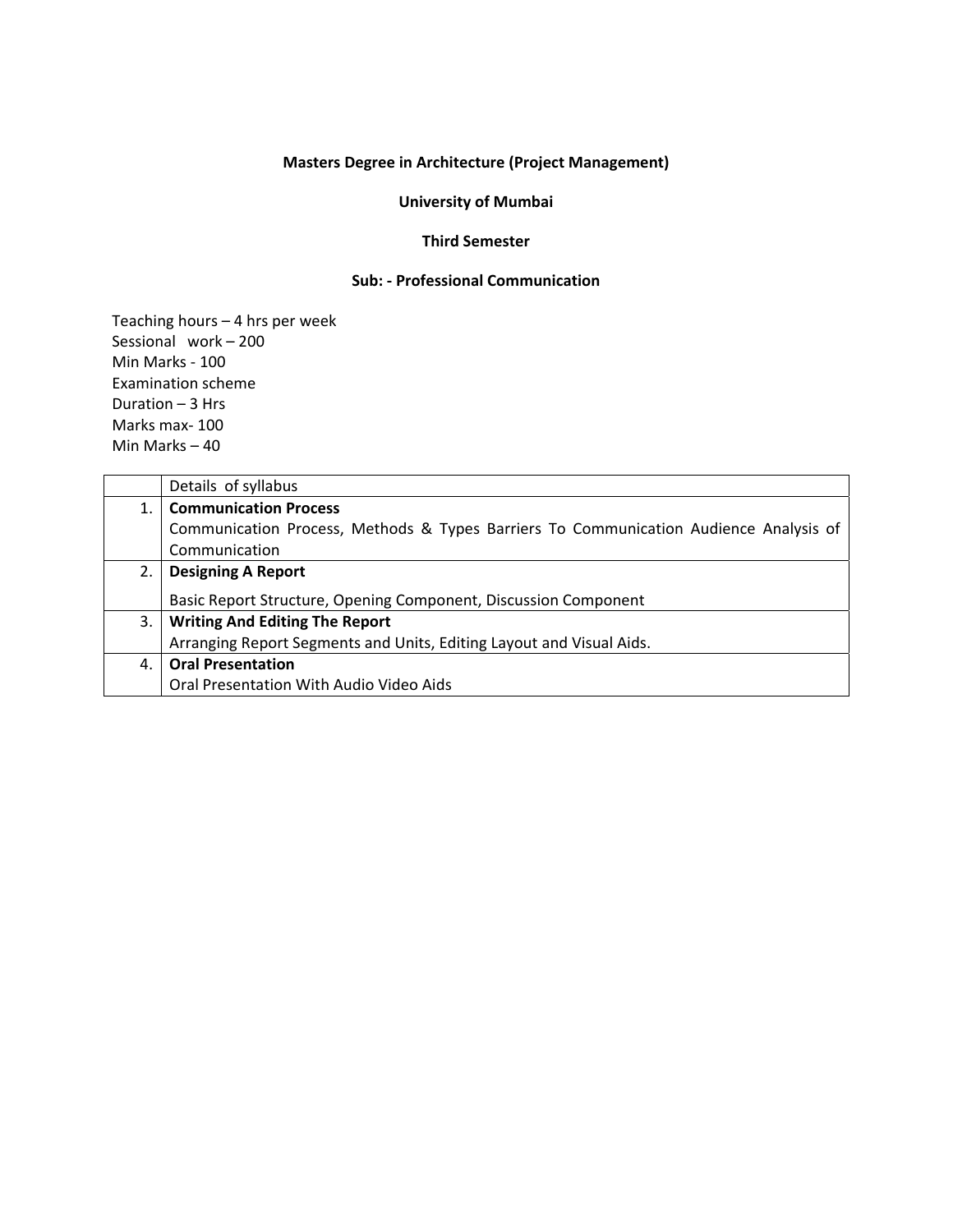## **University of Mumbai**

#### **Third Semester**

## **Sub: ‐ Project Formulation & Appraisal**

|    | Details of syllabus                                                                               |
|----|---------------------------------------------------------------------------------------------------|
| 1. | <b>Project Formulation</b>                                                                        |
|    | What Is Project? Investment Opportunities                                                         |
|    | Generation And Screening Of Project Ideas, Project Identification, Project Rating, Preliminary    |
|    | Analysis, Market, Technical, Financial, Economic And Ecological -Pre- Feasibility Report, Project |
|    | Estimates And Techno- Economic Feasibility Report, Detailed Project Report, Different Project     |
|    | Clearances.                                                                                       |
| 2. | <b>Project Estimation</b>                                                                         |
|    | Importance Of Estimation, Method Of Cost Estimating, Parameter Cost Estimating, Cost Capacity     |
|    | Factor, Detailed Cost Estimation, Provision Of Escalation, Inflation Provision And Operation Of   |
|    | <b>Contingency Provisions</b>                                                                     |
| 3. | <b>Project Costing</b>                                                                            |
|    | Project Cash Flows, Time Value Of Money, Cost Of Capital                                          |
| 4. | <b>Project Appraisal</b>                                                                          |
|    | NPV, BCC, IRR, ARR, Urgency, Pay Back Period, Assessment Of Various Methods Indian Practice       |
|    | of Investment Appraisal As Followed By Institutions For Private Projects & For Government         |
|    | Projects, International Practice Of Appraisal Analysis Of Risk, Different Method, Selection Of    |
|    | Project And Risk, Analysis In Practice.                                                           |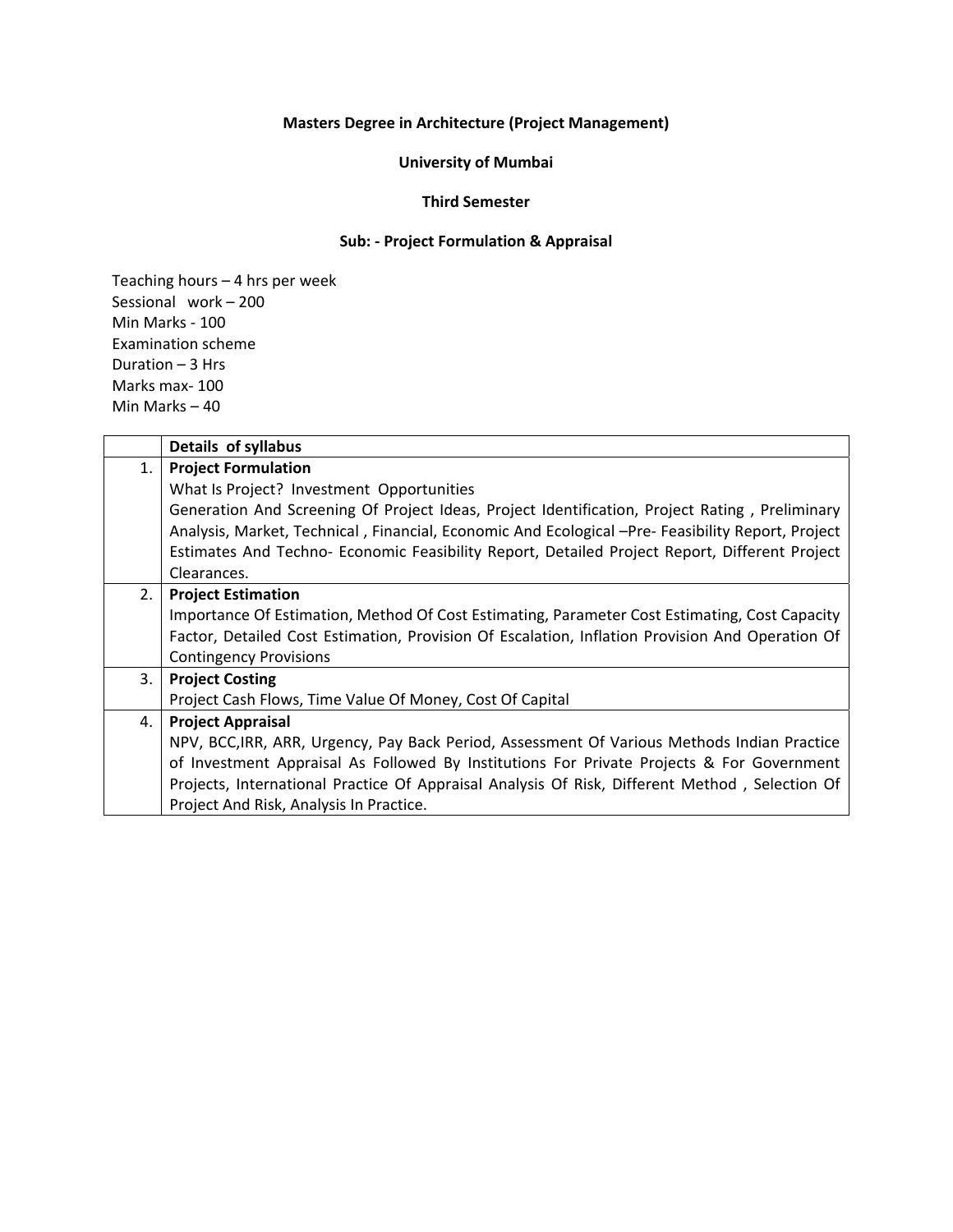## **University of Mumbai**

#### **Third Semester**

## **Sub: ‐ Contract Administration & legal Aspects**

|    | Details of syllabus                                                                         |  |  |  |  |  |  |
|----|---------------------------------------------------------------------------------------------|--|--|--|--|--|--|
| 1. | <b>Introduction</b>                                                                         |  |  |  |  |  |  |
|    | Law And The Common Man, Legal Systems In India                                              |  |  |  |  |  |  |
| 2. | <b>Contract Management</b>                                                                  |  |  |  |  |  |  |
|    | Bid Cycle, Contract Conditions Interpretation By Parties To Contract, Obligation And        |  |  |  |  |  |  |
|    | Responsibilities Of The Parties, Protection And Indemnification, Bonds And Insurance        |  |  |  |  |  |  |
| 3. | <b>Contract Administration</b>                                                              |  |  |  |  |  |  |
|    | Inspection Of Work, Change Of Work, Rejected Work And Deficiencies, Deviations Extra Claims |  |  |  |  |  |  |
|    | And Their Management, Contract Disputes And Their Settlement, Project Closure               |  |  |  |  |  |  |
| 4. | <b>Office Management</b>                                                                    |  |  |  |  |  |  |
|    | Proper Record Keeping In Contract Administrating, Establishment Of Standard Procedure, Co   |  |  |  |  |  |  |
|    | Ordination Between Various Agencies Involve, Providing Data For Interpretation Of Contract  |  |  |  |  |  |  |
|    | Clauses.                                                                                    |  |  |  |  |  |  |
| 5. | <b>International Contracting</b>                                                            |  |  |  |  |  |  |
|    | Scope, Nature, Types, Rules & Procedures                                                    |  |  |  |  |  |  |
| 6. | <b>Indian Contract Act, 1872</b>                                                            |  |  |  |  |  |  |
|    | Provisions Of Contract Act, Important Clauses Of The Act                                    |  |  |  |  |  |  |
| 7. | <b>Arbitration &amp; Reconciliation Act 1996</b>                                            |  |  |  |  |  |  |
| 8. | <b>Labour Acts Related To Construction Activity</b>                                         |  |  |  |  |  |  |
|    | Payment Of Wages Act, Contract Labour Act. Minimum Wages Act, Employees' State Insurance    |  |  |  |  |  |  |
|    | Act, Workmen's Compensation Act.                                                            |  |  |  |  |  |  |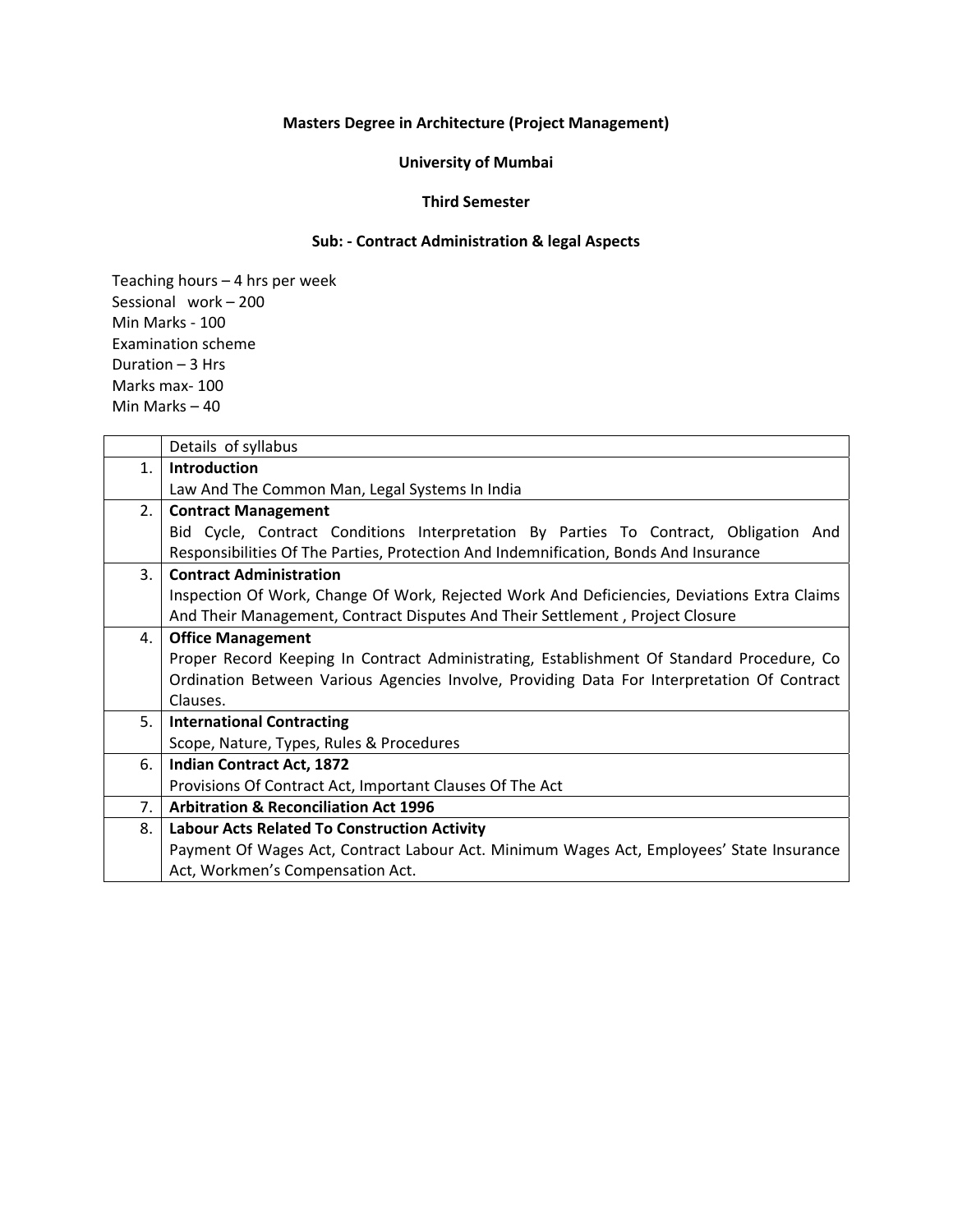## **University of Mumbai**

#### **Third Semester**

## **Sub: ‐ Project Finance Management**

|    | Details of syllabus of the unit                                                                |
|----|------------------------------------------------------------------------------------------------|
| 1. | <b>Working Capital Management</b>                                                              |
|    | Policy For Working Capital, Estimating Working Capital Needs, Inventory Management, Accounts   |
|    | Receivable, Credit And Cash Management, Managing Payments To Supplies And Outstanding          |
| 2. | <b>Working Capital Needs</b>                                                                   |
|    | Sources, Procedures, Practices In Construction Business                                        |
| 3. | Capital Investment & Budgeting                                                                 |
|    | Capital Investment Decisions, Techniques Of Capital Budgeting, Types Of Budgets, Procedure For |
|    | Master Budget, Key Factor, Budget Manual, New Approach To Budgeting, Cash Flow Forecasts.      |
| 4. | <b>Long Term Financing</b>                                                                     |
|    | Working Of Financial Institutes In India And Abroad, Self Financing Stock Exchanges Types Of   |
|    | Securities, Borrowings And Debentures                                                          |
| 5. | <b>Relevant Laws</b>                                                                           |
|    | Laws Concerning Income Tax, Sales Tax, Professional Tax Turnover Tax, Etc.                     |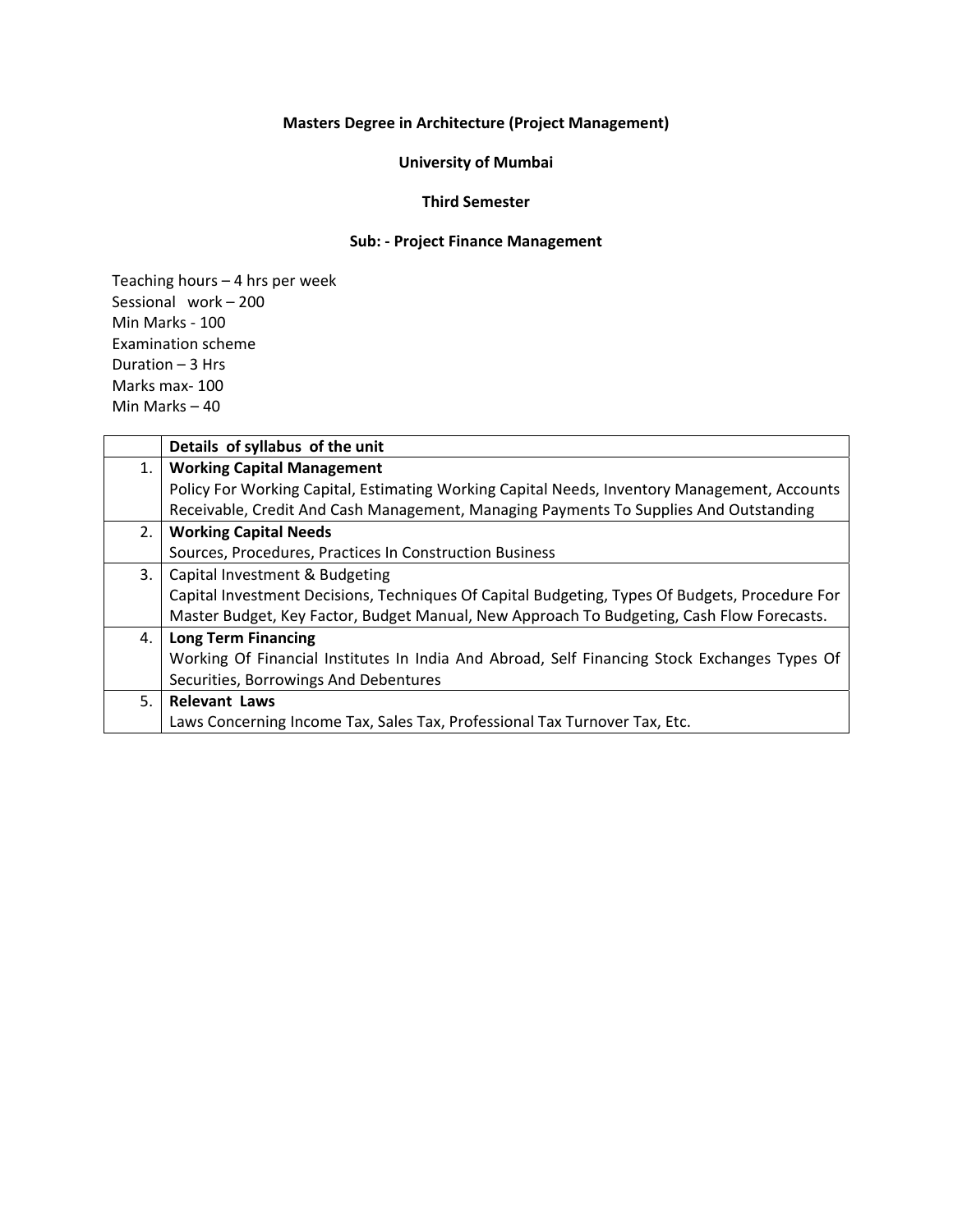#### **University of Mumbai**

#### **Third Semester**

#### **Sub: Project Work**

Teaching hours – 4 hrs per week Studio hours:‐ 4 hrs per week Sessional work – 200 Min Marks ‐ 100

Examination scheme

#### No theory Examination

Students will finalize theme, related to topics in the semester. Students shall prepare a report on the theme and present it in the seminar.

#### Suggested Topics :‐ Guidelines

- 1. Communication Process
- 2. Barriers to Communication
- 3. Reports
- 4. Oral Presentation
- 5. Project Estimation
- 6. Project Costing
- 7. Legal Systems in India
- 8. Contract Management
- 9. International Contracting
- 10. Office Management
- 11. Indian Contracts Act, 1872
- 12. Arbitration & Reconciliation Act, 1996
- 13. Contract Administration
- 14. Payments of Wages Act
- 15. Contract Labour Act
- 16. Long term Financing
- 17. Working Capital Management
- 18. Capital Budgeting
- 19. Income tax, Sales Tax, Professional Tax

20. Working Capital in Construction **B**usiness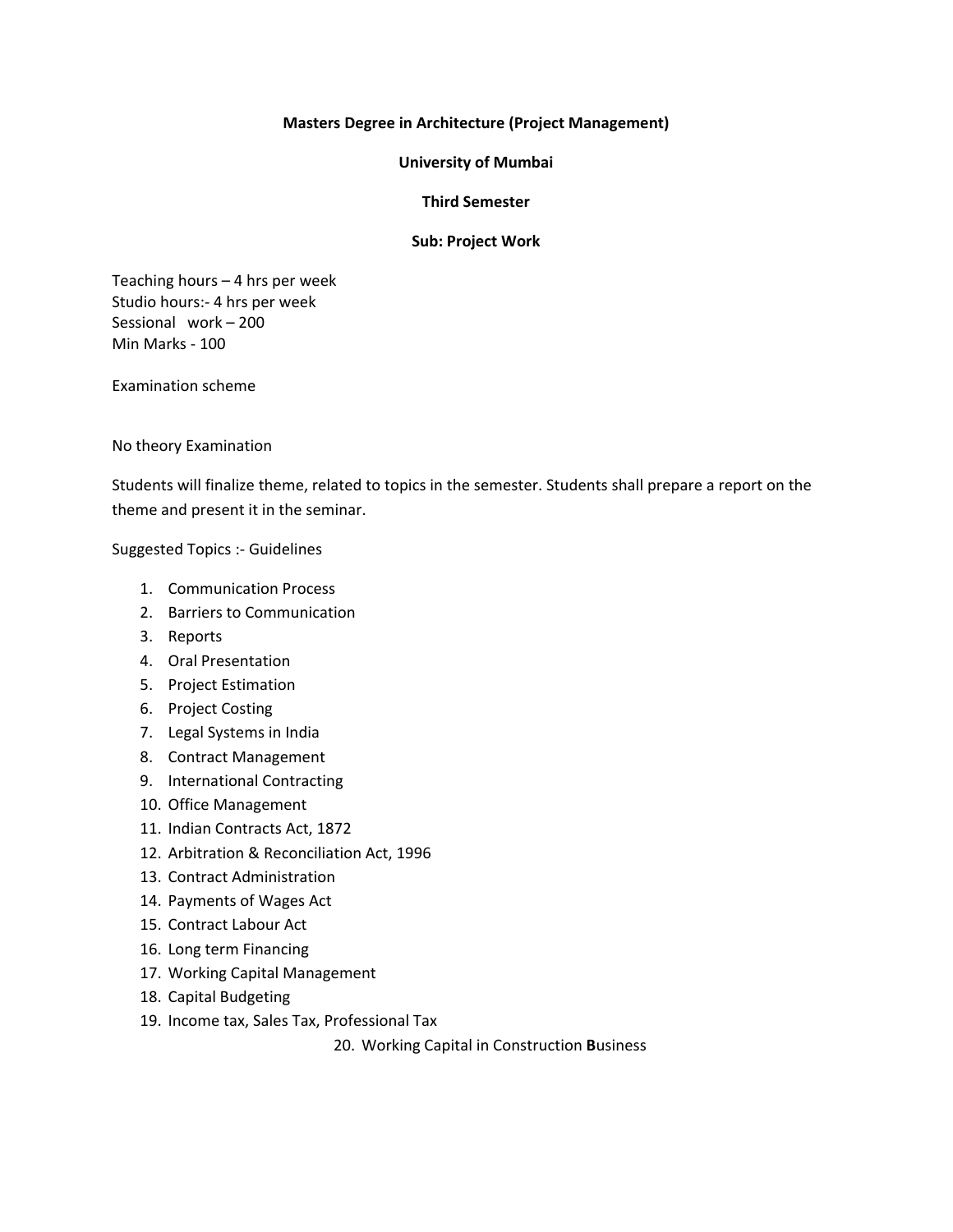#### **STANDARD OF PASSING**

#### **SEMESTER IV EXAMINATION OF MASTER'S DEGREE IN PROJECT MANAGEMENT.**

- 0. To pass the examination, candidate must obtain 40% of the full marks in theory and 50% of the full marks in sessional work and aggregate 50% of the full marks. However, the candidate who has failed either in theory of sessional but has obtained the passing marks either in theory or sessional is at his own option to be exempted from appearing for the theory or Sessional in which he has passed and the marks obtained in the theory or sessional in which he has passed shall be carried over to the subsequent examination.
- 0. Those successful candidate who have obtained 55 % of the total marks obtainable (Sem I to Sem IV together) in the examinations taken at one sitting only will be placed in the Second Class.

Those successful candidate who have obtained 60 % of the total marks obtainable (Sem I to Sem IV together) in the examinations taken at one sitting only will be placed in the First Class.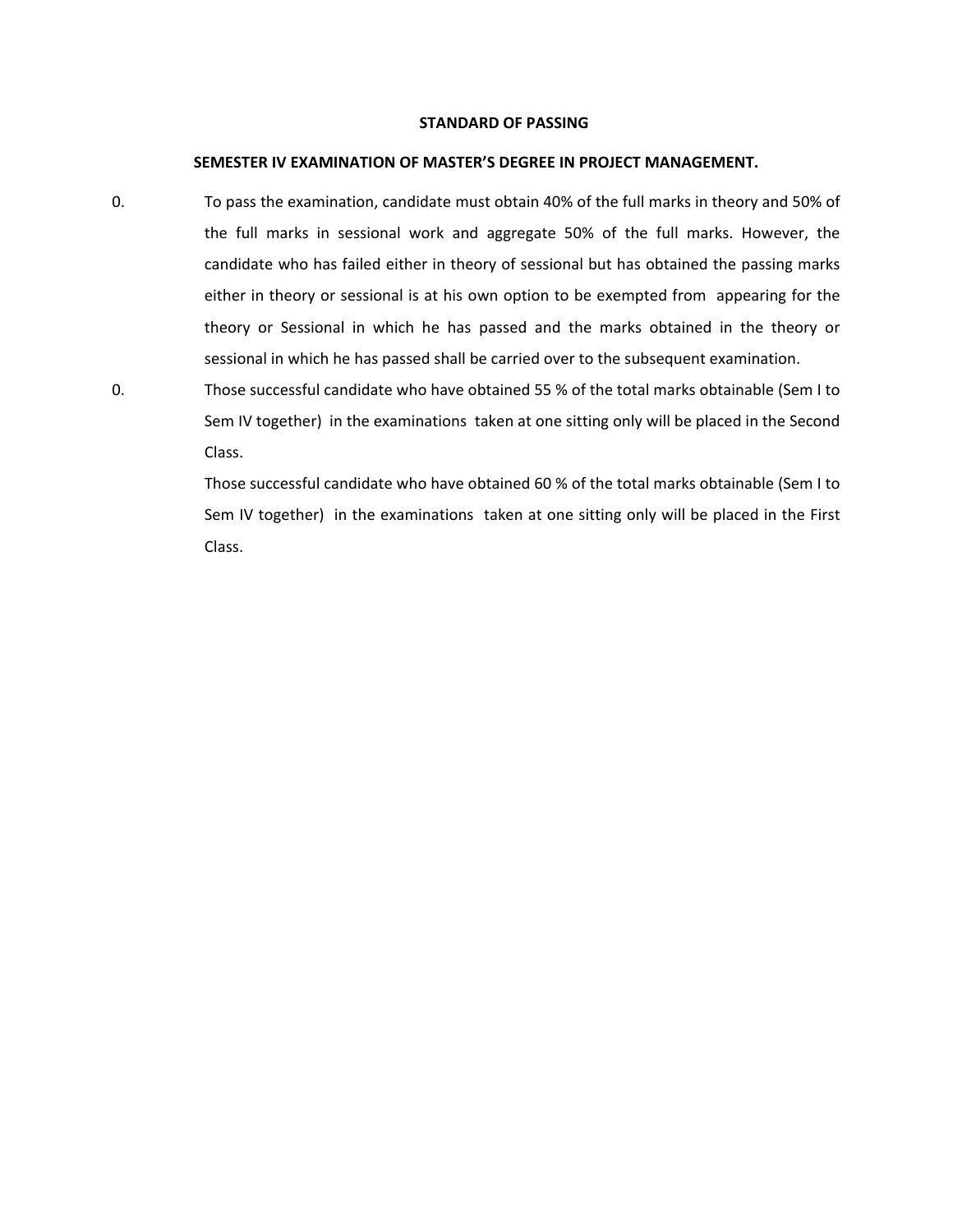# **Teaching and Examination Scheme**

## **For Fourth Semester M.Arch (Project Management) Course**

# **University of Mumbai**

| Sr.<br>N <sub>o</sub> | Subjects                             | <b>Teaching Scheme</b> |        |                  | Exam Scheme     |                             |                |                         | <b>Sessional Marks</b>   |                         |
|-----------------------|--------------------------------------|------------------------|--------|------------------|-----------------|-----------------------------|----------------|-------------------------|--------------------------|-------------------------|
|                       |                                      | Lecture<br>Periods     | Studio | Total<br>Periods | No of<br>Papers | <b>Duration</b><br>in Hours | Paper<br>Marks | Min<br>Passing<br>Marks | Internal<br>Max<br>Marks | Min<br>Passing<br>Marks |
|                       | Managerial<br><b>Decision Making</b> | 8                      | 4      | 12               |                 | 3                           | 100            | 40                      | 200                      | 100                     |
| $\overline{2}$        | Procurement<br>Processes             | 8                      | 4      | 12               | 1               | 3                           | 100            | 40                      | 200                      | 100                     |
|                       | Total                                | 16                     | 8      | 24               | 2               |                             | 200            |                         | 400                      |                         |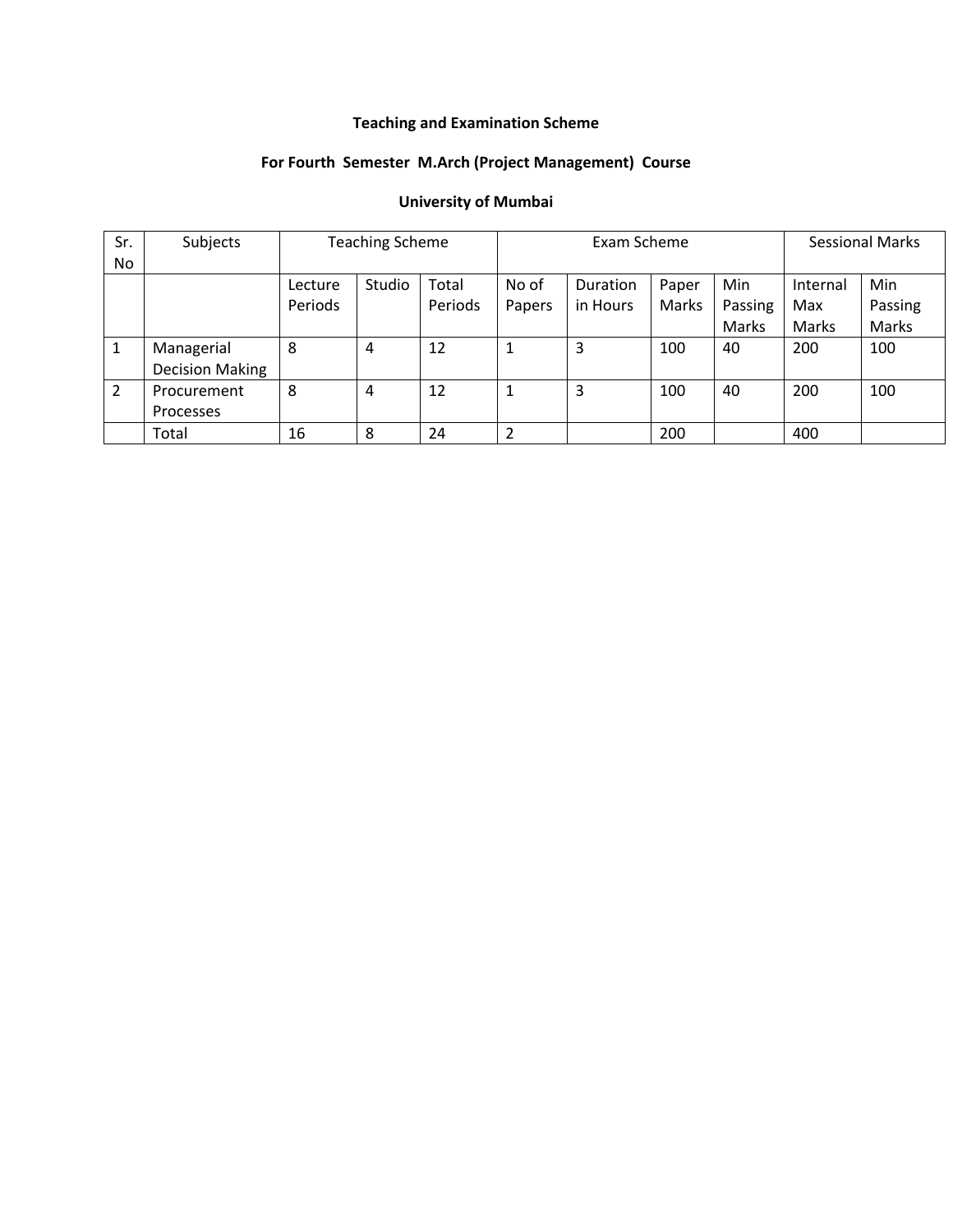#### **SEMESTER IV**

- 0. A candidate for being eligible for admission to fourth semester in Master's Degree Architecture (Project Management) of this University shall produce testimonial of having satisfactorily kept attending in third Semester and completed the required sessional work prescribed for the third Semester to the satisfaction of the Principal of the College / H.O.D. in which the candidate has been studying and has passed the Third Semester examination in Master's Degree Architecture (Project Management) conducted by the College / University. In case of failure in the Third semester examination the candidate will be permitted to join the fourth semester as per the provision laid down in O.
- 0. A candidate who has passed the Third Semester examination and has satisfactorily completed the required sessional work of Fourth semester will be permitted to appear for fourth semester examination Master's Degree Architecture (Project Management).
- Note:- Given hereafter are the syllabi in various subjects of the fourth semester examination in Master's Degree Architecture (Project Management).
- R. The candidate will be examined in the given subjects as per the examination schemes for the fourth Semester examination in Master's Degree Architecture (Project Management) which will be conducted by the University.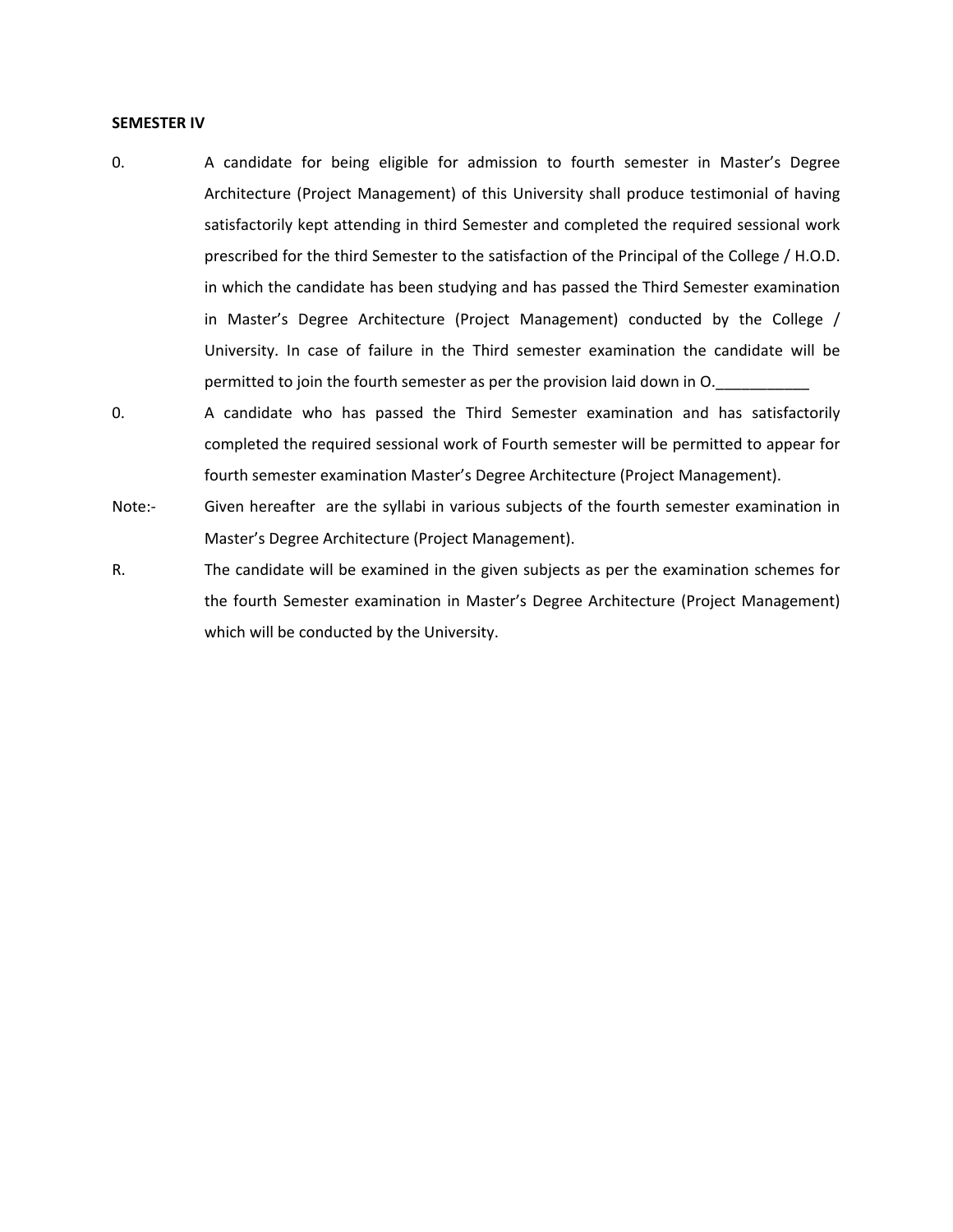## **University of Mumbai**

## **Fourth Semester**

#### **Sub: ‐ Managerial Decision making**

|    | Details of syllabus                                                                      |
|----|------------------------------------------------------------------------------------------|
| 1. | <b>Management Decision Making</b>                                                        |
|    | Management Problems In Construction, System Approach Concept of Optimization             |
| 2. | <b>Decision Making</b>                                                                   |
|    | Decision Making Under Uncertainty And Risk, Decision Tables and Decision Tree            |
| 3. | <b>Linear Programming</b>                                                                |
|    | Formulation of LP Problems, Solution By Graphical Method, Simplex Method, Transportation |
|    | Problems, Assignment Problems                                                            |
| 4. | <b>Network Model</b>                                                                     |
|    | Network Definition, Shortest Route Problem, Maximal Flow Problems                        |
| 5. | <b>Waiting Lines</b>                                                                     |
|    | Basic Structure Of Queuing Models, M/Mi Model                                            |
| 6. | <b>Integer Dynamic And Goal Programming</b>                                              |
|    | Formulation Of Problems And Application                                                  |
| 7. | <b>Simulation</b>                                                                        |
|    | Random Number Generation, Monte Carlo Method, Applications                               |